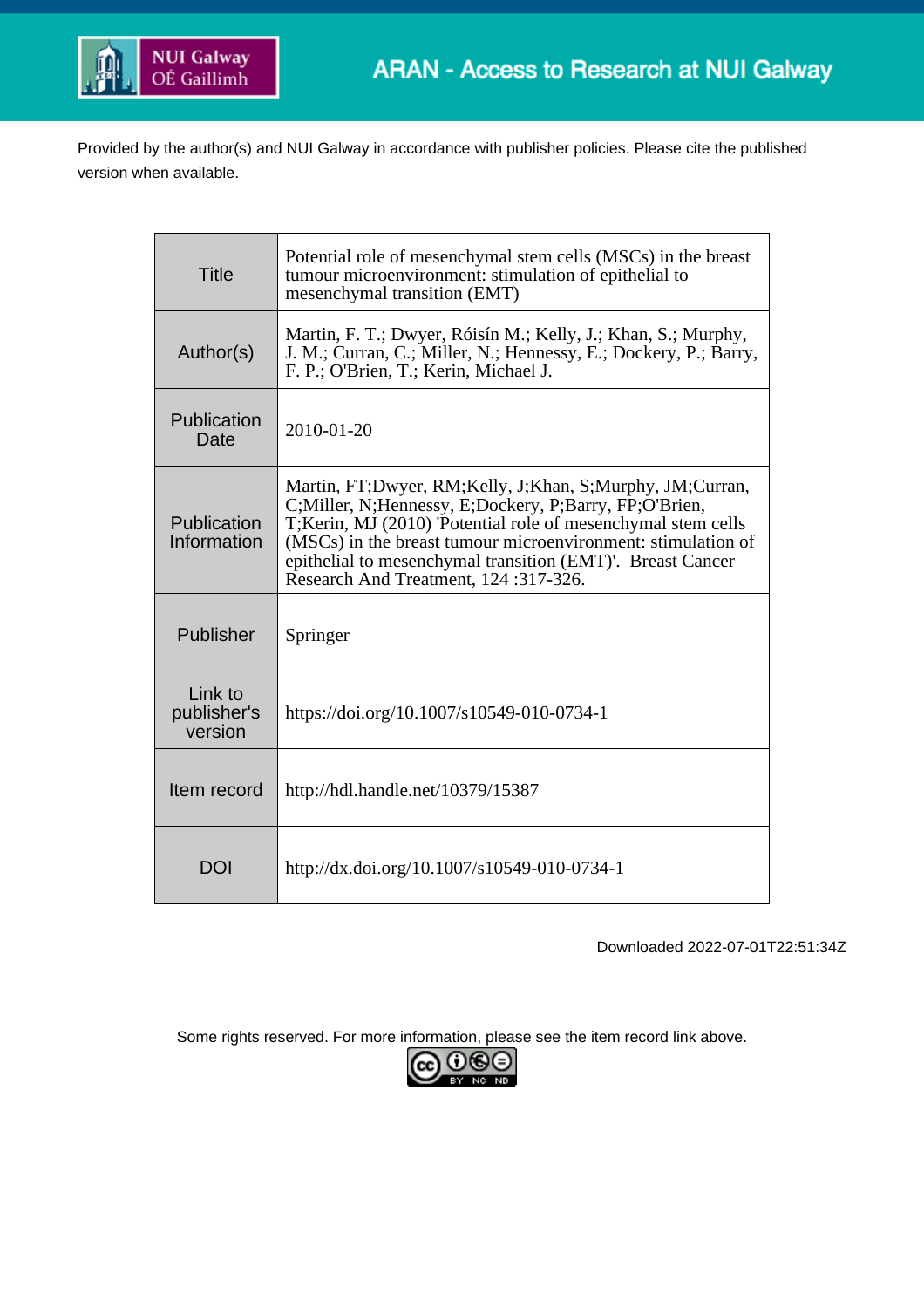Authors: FT Martin<sup>1</sup>, RM Dwyer<sup>1, 2</sup>, J Kelly<sup>1</sup>, S Khan<sup>1</sup>, JM Murphy<sup>2</sup>, C Curran<sup>1</sup>, N Miller<sup>1</sup>, E Hennessy<sup>1</sup>, P Dockery<sup>3</sup>, FP Barry<sup>2</sup>, T O'Brien<sup>2</sup> and MJ Kerin<sup>1</sup>

**Title:** Potential Role of Mesenchymal Stem Cells (MSCs) in the Breast Tumor Microenvironment: Stimulation of Epithelial to Mesenchymal Transition (EMT)

Authors Affiliations: Department of Surgery<sup>1</sup>, Regenerative Medicine Institute and Department of Medicine<sup>2</sup>, and Department of Anatomy<sup>3</sup>, National University of Ireland Galway, Ireland.

**Corresponding Author:** Roisin M. Dwyer, Department of Surgery, National University of Ireland Galway, Ireland.

E-mail: [roisin.dwyer@nuigalway.ie](mailto:roisin.dwyer@nuigalway.ie) Telephone: +353 91 524390

Fax: +353 91 494509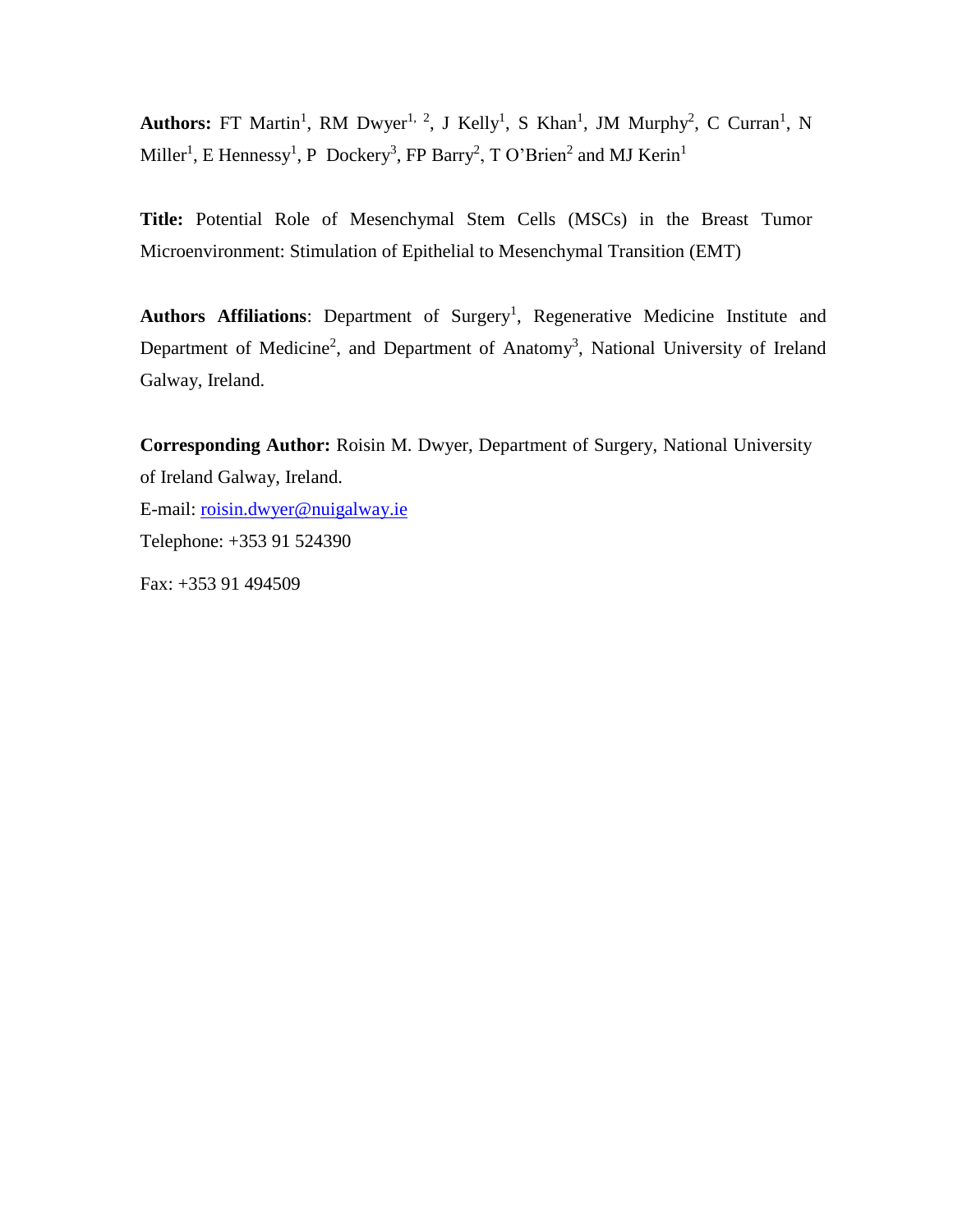## **Abstract**

Bone marrow derived Mesenchymal Stem Cells (MSCs) are known to specifically migrate to and engraft at tumor sites. Understanding interactions between cancer cells and MSCs has become fundamental to determining whether MSC-tumour interactions should be harnessed for delivery of therapeutic agents or considered a target for intervention. Breast Cancer Cell lines (MDA-MB-231, T47D & SK-Br3) were cultured alone or on a monolayer of MSCs, and retrieved using epithelial specific magnetic beads. Alterations in expression of 90 genes associated with breast tumorgenicity were analyzed using low density array. Expression of markers of Epithelial-Mesenchymal transition and array results were validated using RQ-PCR. Co-cultured cells were analyzed for changes in protein expression, growth pattern, and morphology. Gene expression and proliferation assays were also performed on indirect co-cultures. Following direct co-culture with MSCs, breast cancer cells expressed elevated levels of oncogenes (NCOA4, FOS), protooncogenes (FYN, JUN), genes associated with invasion (MMP11), angiogenesis (VEGF) and anti-apoptosis (IGF1R, BCL2). However, universal downregulation of genes associated with proliferation was observed (Ki67, MYBL2), and reflected in reduced ATP production in response to MSC–secreted factors. Significant upregulation of Epithelial-Mesenchymal Transition specific markers (N-cadherin, Vimentin, Twist and Snail) was also observed following co-culture with MSCs, with a reciprocal downregulation in E-cadherin protein expression. These changes were predominantly cell contact mediated and appeared to be MSC specific. Breast cancer cell morphology and growth pattern also altered in response to MSCs. Mesenchymal Stem Cells may promote breast cancer metastasis through facilitation of Epithelial-Mesenchymal Transition.

**Keywords:** Mesenchymal Stem Cells (MSCs), Breast Cancer, Epithelial-Mesenchymal Transition (EMT), Invasion, Co-culture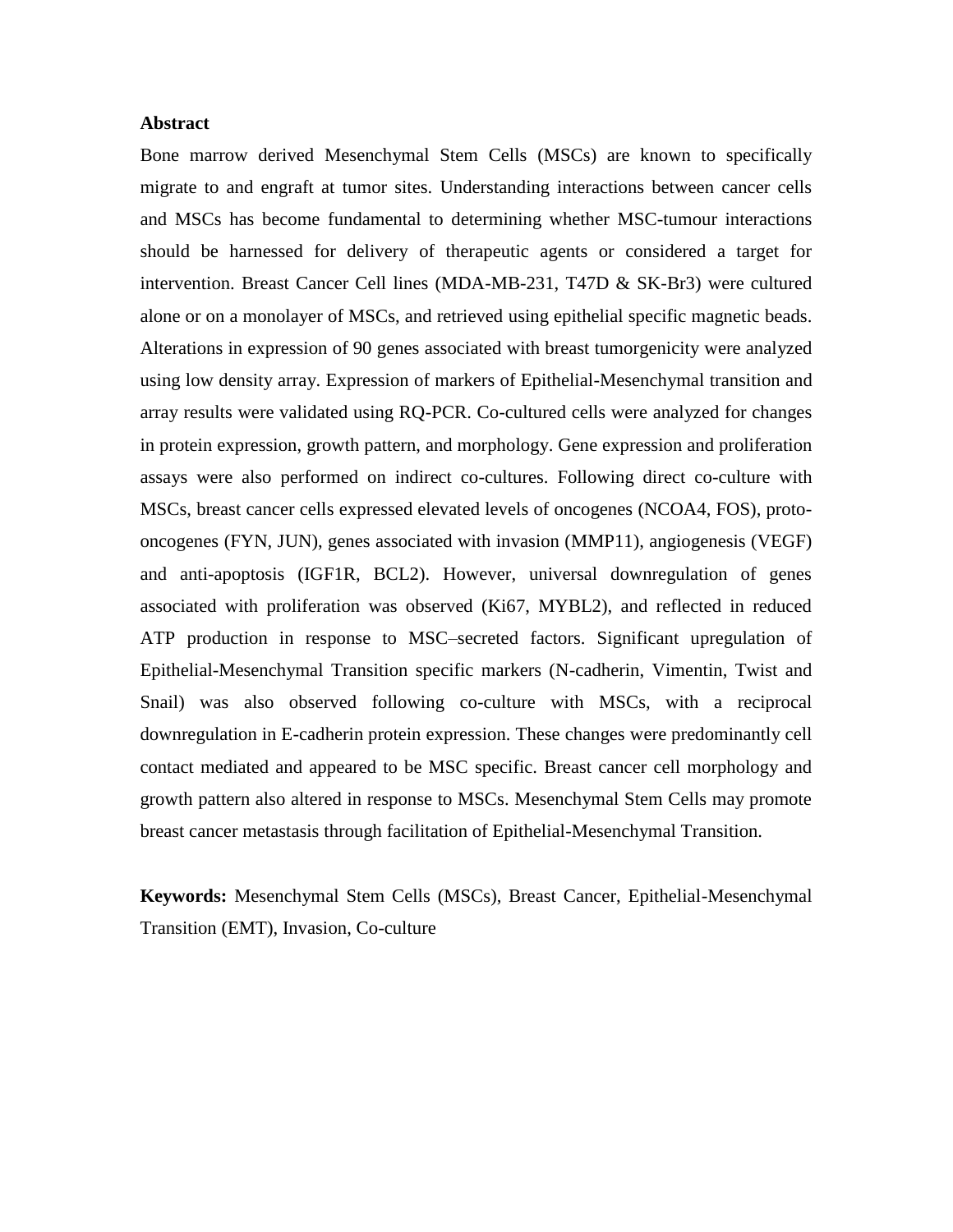## **Introduction**

Breast cancer remains the most common malignancy in women, accounting for one quarter of all female cancers [1]. The preferential spread of tumour cells to bone and subsequent development of osteolytic metastatic deposits remains a devastating event in the course of the disease [2, 3]. It is now understood that tumour epithelial cells develop in a symbiotic rather than an independent manner with surrounding stroma. This stromal environment consists of a dynamic network of immune cells, fibroblasts, tumour vasculature and extracellular matrix [4]. Tumours actively recruit cells, including bone marrow derived mesenchymal stem cells (MSCs), into the tumour microenvironment and these cells may play a role in facilitating cancer progression [5]. MSCs are a subset of non-haematopoietic cells found within the bone marrow stroma that have an innate ability both to self renew and to differentiate into cells of multiple lineages, including osteoblasts, chondrocytes and adipocytes [6]. They have also been seen to influence the morphology and proliferation of cells within their vicinity through both cell to cell interactions and the secretion of chemoattractant cytokines and paracrine factors [7-10]. Studies assessing systemically delivered MSCs have confirmed that these circulating cells engraft and facilitate healing at sites of inflammation and injury including head trauma, stroke and myocardial infarction [10, 11]. Malignancy may also be considered as a nidus of chronic inflammation or "wound that never heals" [12] and reports have shown a similar pattern of MSC engraftment at these sites [11]. This tumor homing ability has prompted researchers to analyse MSCs as possible vectors for the targeted delivery of anti-cancer agents to tumor microenvironments [13]. However evidence suggests that interactions between MSCs and breast cancer cells may impact upon the phenotype of the cancer cell and promote their metastatic potential [7-9, 14-16]. Understanding these interactions has become fundamental to determining whether the homing ability of MSCs should be harnessed for delivery of therapeutic agents or whether the MSC-tumour interactions should be considered a target for intervention.

Studies that have analysed direct interactions between breast cancer cells and MSCs report distinct proliferative and morphological changes in the cancer cells [7, 8]. Growth patterns of cancer cells in co-culture change from a clustered to a single cell distribution, and these morphological alterations have been related to a significant downregulation of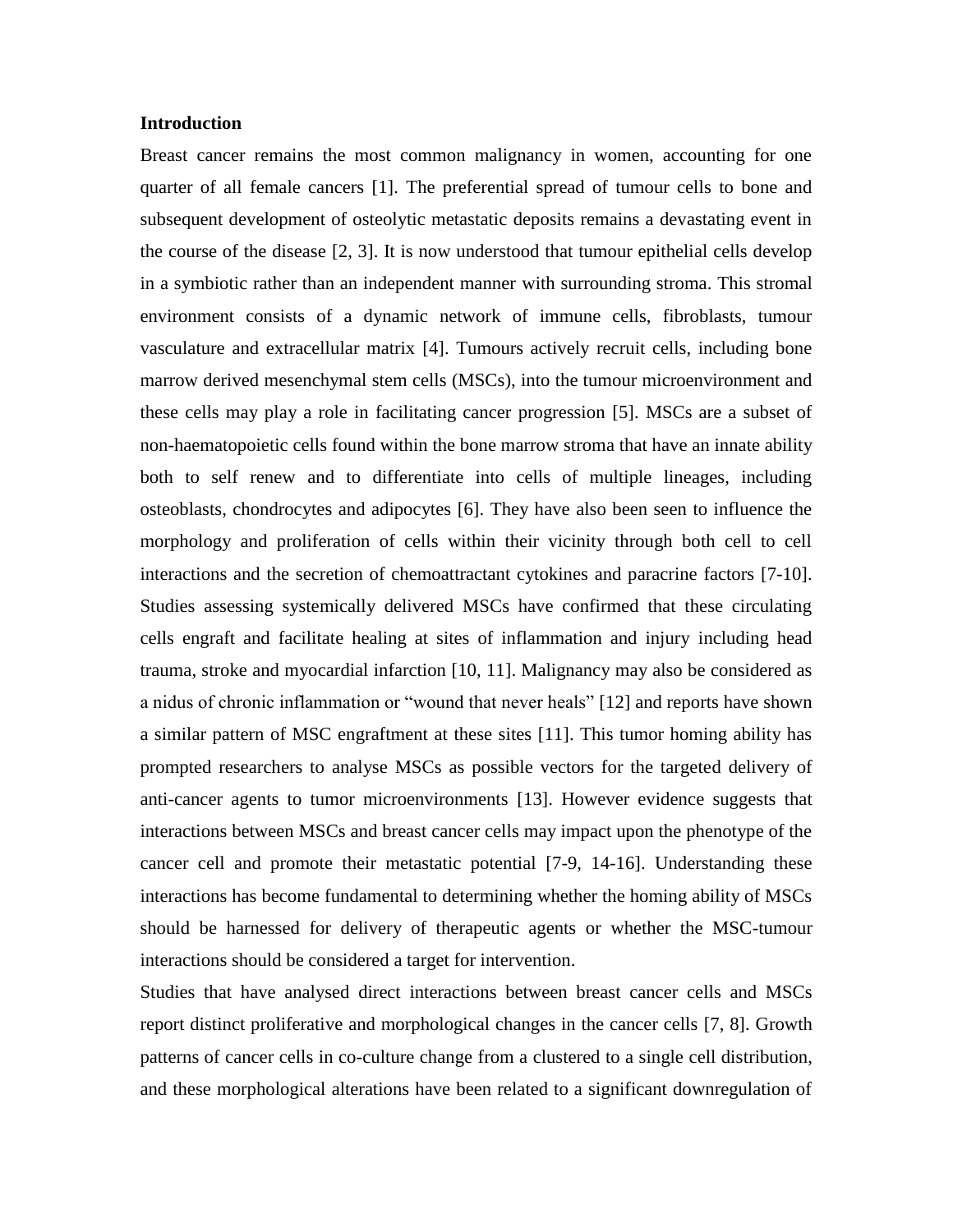cell adhesion molecules E-cadherin and Epithelial Specific Antigen (ESA) [7, 8]. Conflicting reports exist with relation to the effect of MSCs on proliferation of breast cancer cells, with some studies reporting no change [7] and others suggesting proliferative changes occurring in an estrogen dependant manner [8, 9].

More recently a pivotal study by Karnoub et al [14] reported that, when mixed with breast cancer cells prior to implantation, MSCs enhance breast cancer cell motility, invasion and metastatic potential in vivo. Knockdown of the CCL5–CCR5 loop led to an abrogated metastatic response confirming that these paracrine interactions play an important role in MSC-mediated metastatic spread [14]. These studies highlight the distinct effect that MSCs have on breast cancer cells, and thus understanding the pathways governing these effects remains imperative.

Epithelial to Mesenchymal Transition (EMT) is a process essential to organogenesis during embryonic development [17], however its reactivation during adult life has been ascribed to certain pathological processes including the facilitation of carcinogenesis [18]. EMT has been shown to promote the detachment of cancer cells from the primary tumour and facilitate their subsequent migration through the acquisition of stem like properties, including a loss of cellular polarity, adhesion and proliferation [18, 19]. Studies have demonstrated evidence of EMT in primary human breast carcinomas showing a proclivity toward the more invasive basal breast cancer phenotype [20, 21]. Despite recognition of the role EMT plays in the metastatic cascade, stimuli inducing EMT at the primary tumour site remain largely unknown.

Further understanding of MSC/tumour cell interactions is required to determine their role in breast cancer progression or therapy. This study aimed to further elucidate the effect MSCs have on breast cancer cells and to potentially identify pathways mediating these effects.

## **Materials and Methods**

# *Cell Culture*

Breast cancer cell lines included MDA-MB-231 cells cultured in Liebowitz-15 medium (L-15); T47D cells cultured in RPMI 1640 medium; and SK-Br-3 cells cultured in McCoys-5a medium. Normal human embryonic lung fibroblasts (WI-38 cells) were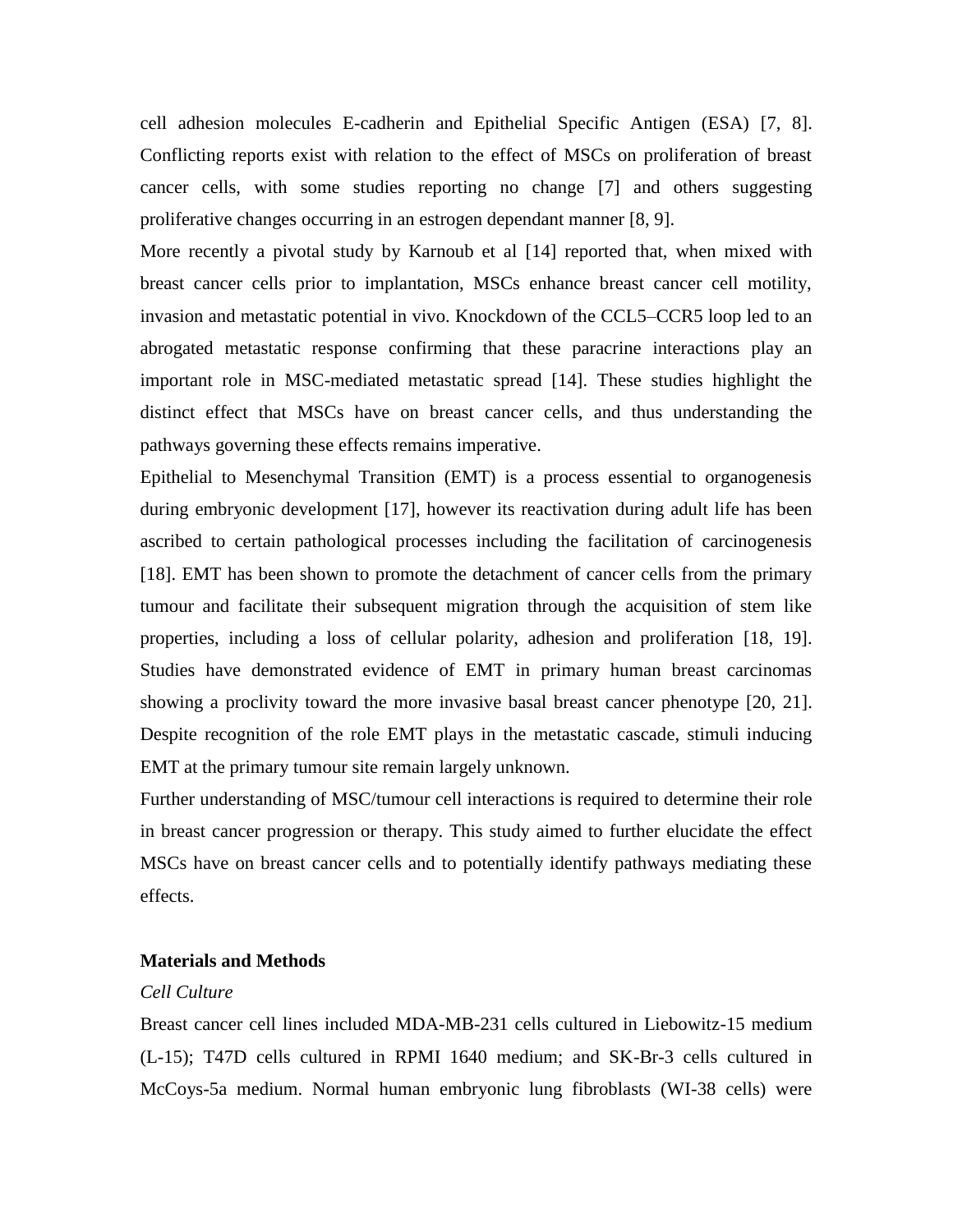cultured in Eagle's minimal essential medium (EMEM). All media were supplemented with 10% Fetal Bovine Serum (FBS), 100 IU/ml Penicillin /100µg/ml Streptomycin (P/S) and 1% L-glutamine.

Mesenchymal Stem Cell (MSCs) were supplied by the Regenerative Medicine Institute (REMEDI) at NUI Galway. With ethical approval and informed consent, bone marrow was aspirated from the iliac crests of healthy donors following a defined clinical protocol [22]. MSCs were isolated from the marrow aspirates by direct plating and subsequently cultured for 12-15 days to deplete the non-adherent haematopoietic cell fraction. Cells were maintained in Dulbecco's Modified Eagle's Medium (DMEM) supplemented with pre-selected FBS (10%) and P/S. The ability of MSCs to differentiate into chondrocytes, adipocytes and osteoblasts was confirmed prior to use. Characterization of surface receptors was performed targeting the markers CD105, CD73, CD90 (positive) and CD34, CD45 (negative). MSCs derived from three separate donors were utilised for experiments. All cells were maintained at 37˚C and 5% CO2.

*Direct Co-Culture:* Primary MSCs or normal fibroblasts (WI-38 cells) were seeded at a density of 2 x  $10^4$ cells/cm<sup>2</sup> and allowed to adhere overnight. Breast cancer cell lines were then seeded at a density of 1.3 x  $10^4$ cells/cm<sup>2</sup> onto the monolayers of MSCs or normal fibroblasts. All cell types were cultured individually in parallel as controls. Cells were maintained in MSC specific medium and following a 3 or 7 day incubation, media was harvested and epithelial cells retrieved as described below.

.

*Retrieval of Epithelial Cells:* Following direct co-culture epithelial cells were separated from MSCs in co-culture using an EasySep® positive selection kit (Stem Cell Technologies). As per manufacturer's instructions, co-culture populations were trypsinized and dispersed into a single cell suspension, and EasySep® positive selection cocktail and magnetic nanoparticles were added during serial incubations on ice. The magnetic nanoparticles bind selectively to viable epithelial cells which are positively selected by placing the tube in a magnet. Retrieved cells were centrifuged and stored at - 80ºC until required for RNA extraction.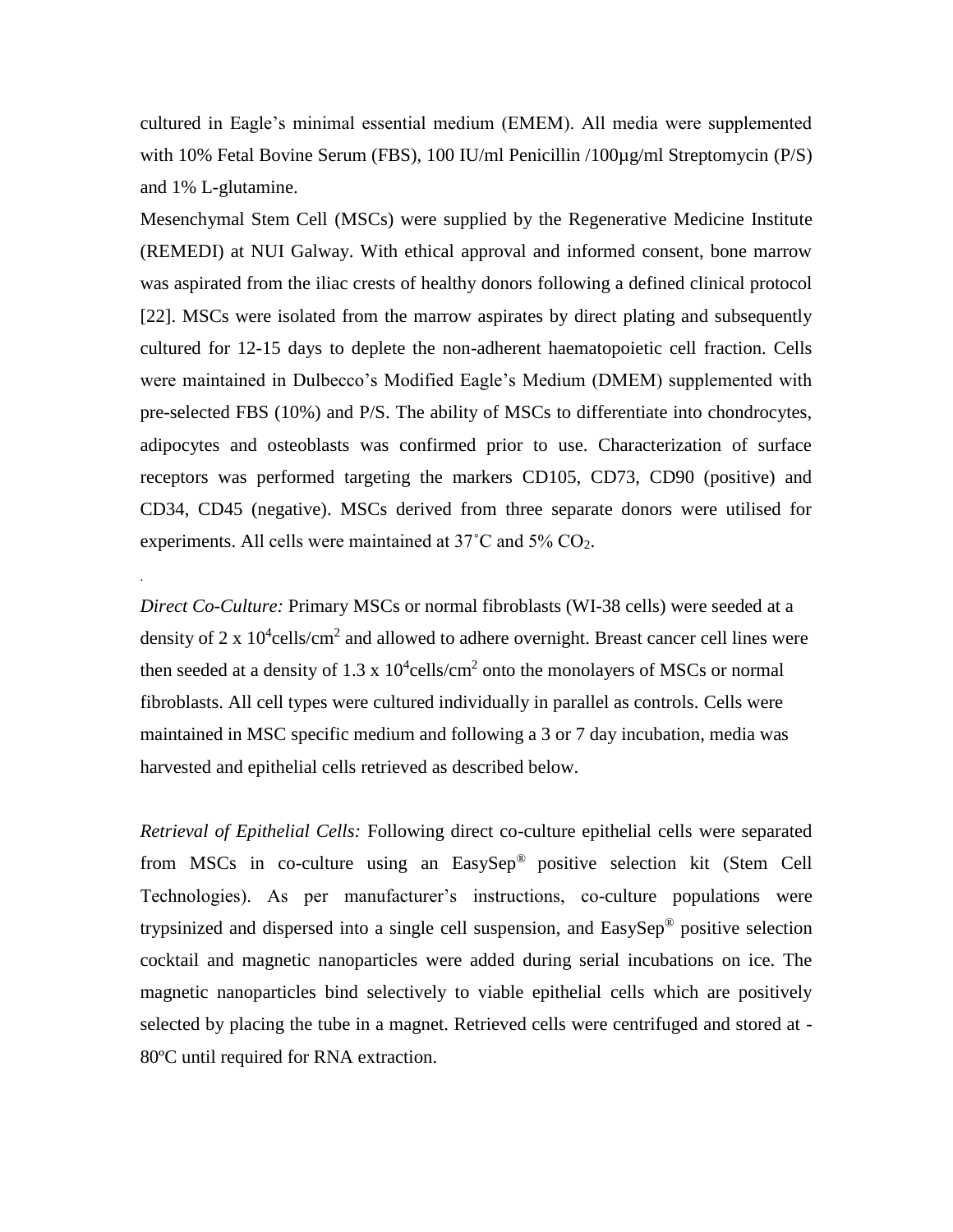*Gene Expression:* RNA was extracted from both cells cultured alone and epithelial cells retrieved following co-culture with MSCs or WI-38 cells using the RNeasy® Mini Kit (QIAGEN Ltd.) following manufacturer's protocol. cDNA was generated using SuperScript III reverse transcription enzyme and analyzed by both Taqman® Low-Density array (TLDA) and relative quantitative-PCR (RQ-PCR). The array plate was designed to simultaneously measure expression of 90 genes specifically associated with breast cancer tumorgenicity and 6 endogenous controls. Following identification of target genes of interest, co-culture experiments were repeated in triplicate and results validated by RQ-PCR using the ABI Prism 7000 sequence detector system (Applied Biosystems). PreDeveloped Taqman® Assay Reagents (PDARS) specific to genes associated with EMT, including N-cadherin, Vimentin, Twist and Snail, were also used to quantify changes in expression by RQ-PCR. The comparative  $C_T$  method was used to quantify expression of genes and this was normalized to the endogenous control, Peptidyl-Prolyl Isomerase A (PPIA). Results from cells retrieved from co-culture were expressed relative to the same cells cultured alone. Changes in gene expression were expressed using the 2 –  $\Delta\Delta C$ <sub>T</sub> method [23] and the fold change in triplicate experiments was recorded and presented as Mean ± SEM.

*Collection of Conditioned Media (CM) for indirect co-culture:* MSCs were seeded at a density of 2 x  $10^4$ cells/cm<sup>2</sup> in DMEM supplemented with pre-selected FBS (10%) and P/S. Media was aspirated at 24hr intervals and transferred to breast cancer cells lines to determine the effect of MSC secreted factors on cell proliferation and gene expression (indirect co-culture) as described below. Breast cancer cells grown in MSC medium that had not been exposed to MSCs served as a control.

*Proliferation Assay:* Breast cancer cell lines were seeded onto 96 well white walled plates at a density of  $8 \times 10^3$  cells/well in 100 $\mu$ l media and allowed to adhere overnight. Media was aspirated and replaced with MSC-conditioned medium (CM) as described above at 24hr intervals for 72hrs. An Apoglow® assay was performed to assess changes in proliferation based on the level of ATP production as quantified by a luminometer. Results presented represent triplicate experiments and are expressed as Mean  $\pm$  SEM.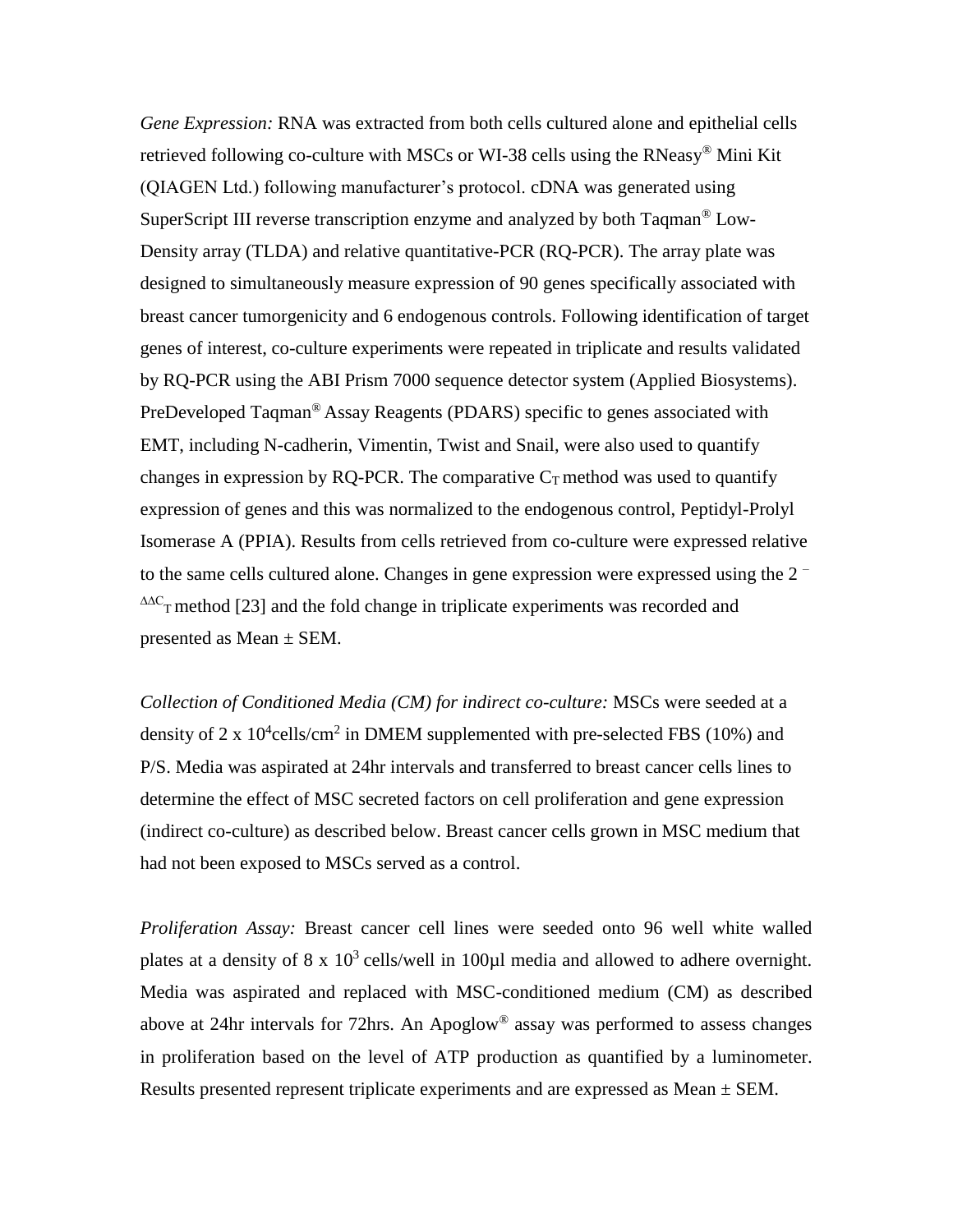*Indirect co-culture:* Breast cancer cells were cultured in media that had been exposed to MSCs as described above. Following culture in MSC CM, cells were lysed and RNA extracted. Changes in expression of genes associated with EMT were quantified by RQ-PCR as described for the direct co-culture experiments.

*Western Blot Analysis.* Protein was extracted from cells cultured individually and those retrieved following co-culture. Briefly, cells were washed and resuspended in Triton-X lysis buffer [150mM NaCl, 20 mM HEPES, 2 mM EDTA, 1% Triton-X100, 2mM Sodium Orthovanadate, 10mM Sodium Fluoride, 10ul/mL Protease inhibitor cocktail (Fisher Scientific)], frozen at  $-20^{\circ}$ C and then centrifuged at 500 x g for 15 mins at 4 $^{\circ}$ C to remove cellular debris. The protein content was determined using the Micro BCA™ Protein Assay Kit (Thermo Scientific). Protein  $(40 \mu g)$  was reduced in DTT  $(0.5 M)$  for 10 mins at 70ºC and samples run on a 4-12% gradient pre-cast NuPAGE Bis-Tris polyacrylamide gel for 1 hr at 200V. Protein molecular weight standards (20-220 kDa) were run simultaneously on each gel. Electroblotting was performed for 1hr at 25V to transfer protein samples to a nitrocellulose membrane. Blots were blocked in 5% milk in TBS-T [20 mM Tris, 137 mM NaCl, 0.1% Tween-20] for 1 hr, and probed with antibodies targeting E-cadherin ( $1\mu$ g/mL, R & D Systems), Vimentin (1:100, Abcam), or Snail (1µg/mL, Abcam) for 1.5 hrs and washed in TBS-T. β-actin was used to confirm equal loading in wells. Horseradish peroxidase labelled goat anti-rabbit (1:3,000; Abcam) or rabbit anti-mouse antibody (1:2,000; Abcam) was then added to the membranes for 1.5 hrs. Following washing steps, SuperSignal West Pico Chemiluminescent substrate (Thermo Scientific) was applied to the membranes for 5min. Images were captured using a Syngene G-Box and GeneSnap software.

*Immunohistochemistry & Fluorescent Microscopy:* After 72hrs co-culture in chamber slides, cells were fixed in methanol. Immunohistochemical analysis was performed using monoclonal antibodies targeting E-cadherin (R&D Systems), MNF116 pancytokeratin (Dako, Denmark) and CD90 (Dako, Denmark). E-cadherin and CD90 were visualized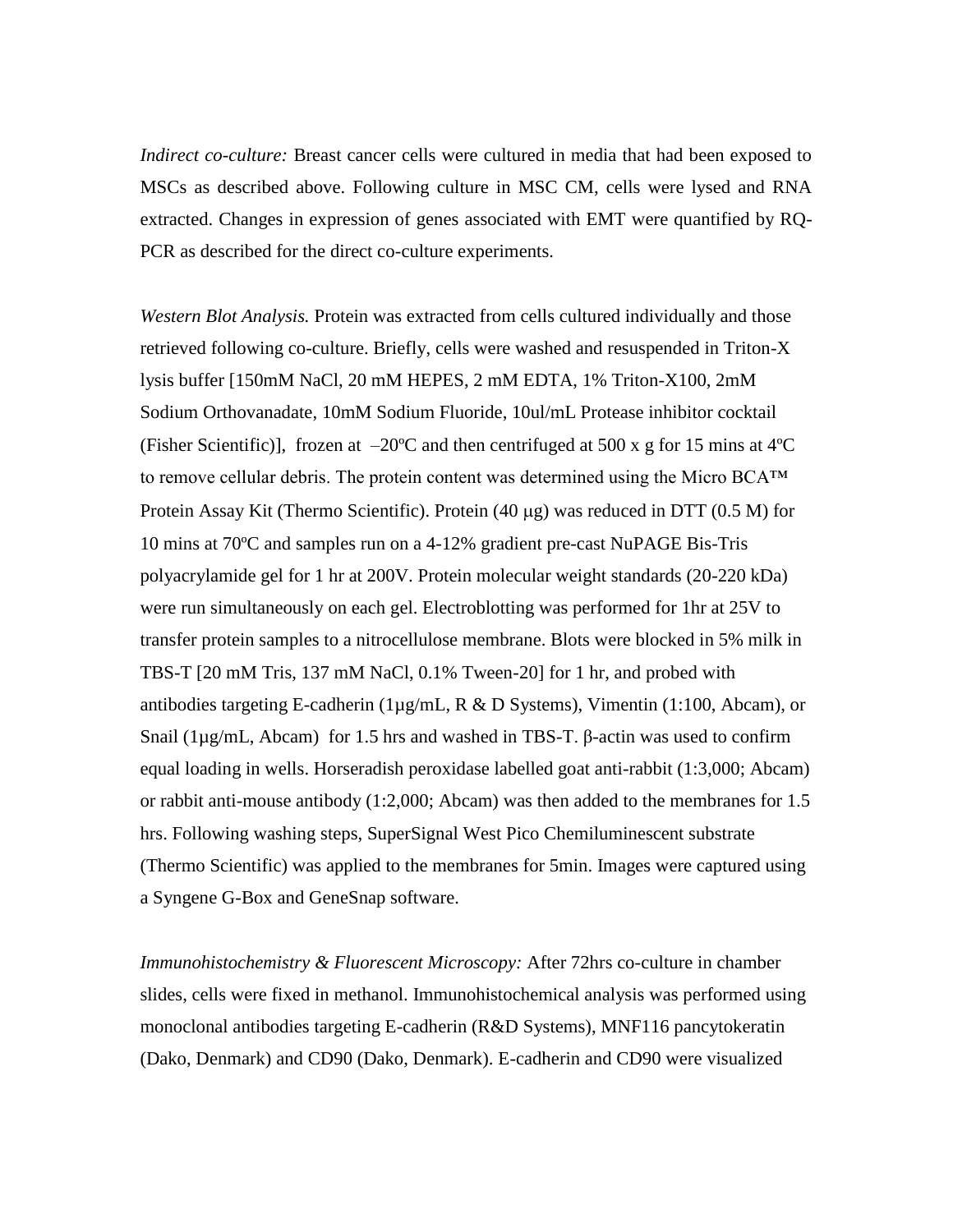using the chromagen 3,3'- Diaminobenzidine (DAB), with Acid fast red (RED) used for detection of pancytokeratin in dual staining experiments.

To assess changes in breast cancer cell morphology in response to MSCs, cells were dual labelled and examined by fluorescence microscopy. Prior to mixing the cell populations, epithelial breast cancer cells were labelled with PKH26 (red fluorescent label, Excitation 551nm, Emmission 567nm, Sigma). Following 72hrs co-culture, cells were fixed in 4% paraformaldehyde and the cytoskeleton of the mixed populations was labelled with Alexafluor® 488 phalloidin (green fluorescent label, Excitation 495nm, Emmission 518nm, Invitrogen, Eugene, OR). Cells were examined using an Olympus IX81-ZDC® microscope and Confocal Andor Revolution spinning disc system®.

#### **Results**

*Cell Separation:* Cell separation using the EasySep® positive selection kit (Stem Cell Technologies) was assessed. Following two washes, a positive retrieval rate of 94.4  $\pm$ 1.1% was achieved (range 92 - 97.5% retrieval). It has previously been shown in an extensive study by Woelfle et al. [24], that the immunoselection procedure does not alter breast cancer cell gene expression. To further confirm this, expression of Vimentin, Ecadherin, CXCL12 and CXCR4 in breast cancer cells selected with beads, was compared to unselected cells with a <1-fold change in gene expression detected.

*Analysis of Gene Expression:* Low density array analysis of 90 genes associated with breast cancer tumorgenicity was performed on all breast cancer cell lines retrieved following 72hrs co-culture with MSCs, relative to the same cells cultured alone. Any change >2.5 fold is presented (*Table 1)*. Upregulation of oncogenes, proto-oncogenes and genes associated with angiogenesis, anti-apoptosis and invasion was observed. A range of genes exhibited greater than 10 fold upregulation (FOS, FYN, MET, VEGF, CD68 and MMP11) while others were upregulated over 1,000 fold (CAV-1, TGFßR2 and CXCL12). However down-regulation of genes associated with proliferation (Ki67, CCNE1 and MYBL2) was recorded across all breast cancer cells following co-culture with MSCs*.*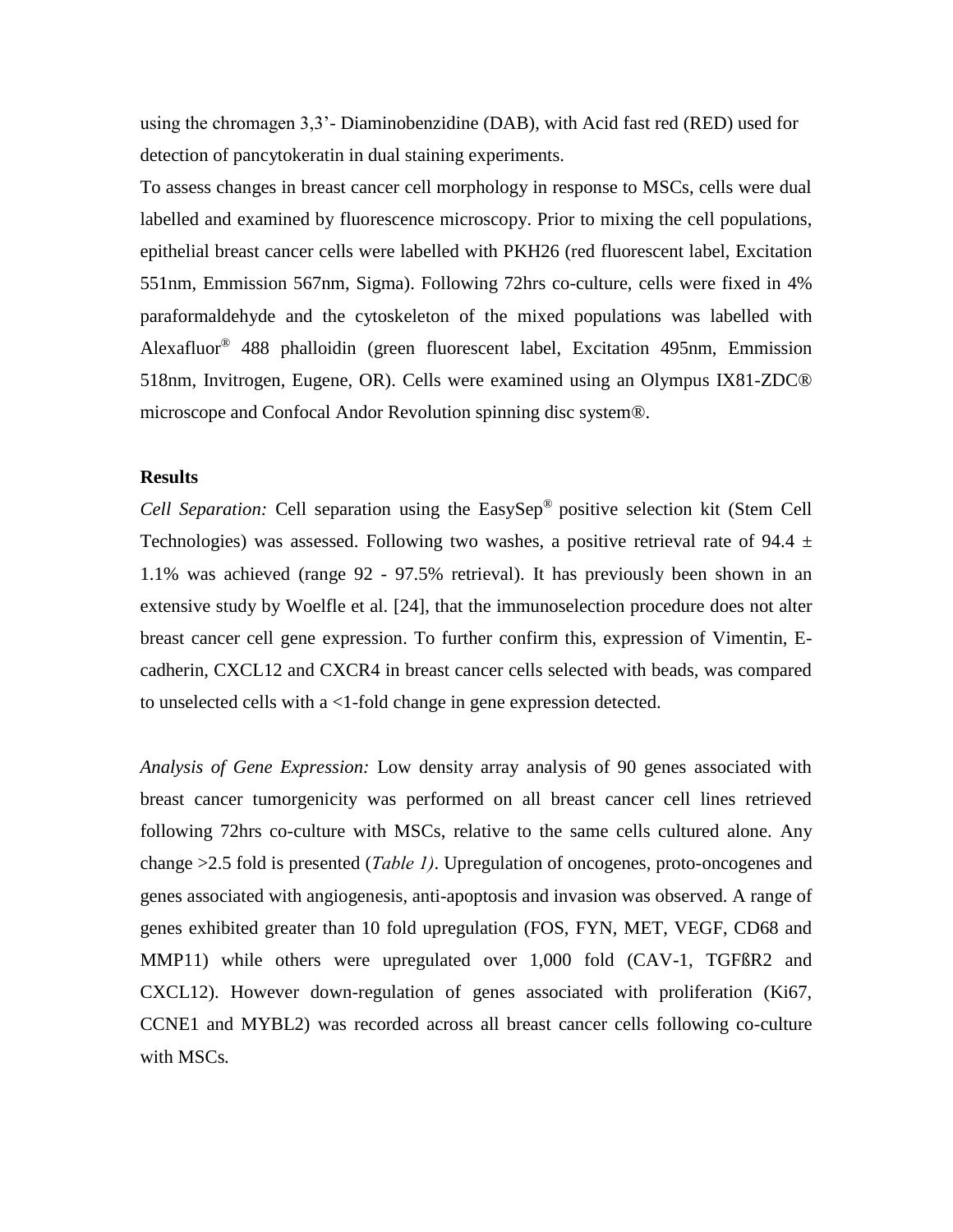Observed changes in specific genes of interest were validated in triplicate experiments using RQ-PCR (Figure 1). Significant upregulation of the chemokine, CXCL12, was observed in SK-Br3 cells  $(9,949 \pm 4,787 \text{ fold}, \text{ p} < 0.05)$  following co-culture with a reciprocal downregulation in its cognate receptor CXCR4  $(3 \pm 1 \text{ fold})$ . In MDA-MB-231 cells, CXCL12 expression was significantly increased  $(17,066 \pm 1,109)$  fold) whereas T47D cells exhibited upregulation of its receptor, CXCR4 ( $6 \pm 2$  fold, p<0.05). The proliferation marker, Ki-67, was downregulated in all breast cancer cells (Range:  $2 - 4$ ) fold decrease, T47D  $p<0.05$ ), while the invasive marker, MMP11, was significantly upregulated.

*Cell Proliferation in response to MSC secreted factors:* Breast cancer cells were cultured in the presence of MSC CM for 72 hours after which ATP levels were quantified using a luminometer based Apoglow® Assay (Figure 2). There was a significant reduction in proliferation observed in all three breast cancer cell lines cultured in the presence of factors secreted by MSCs (SK-Br-3 p<0.05; T47D and MDA-MB-231 p<0.001).

*Expression of markers associated with EMT:* Significant upregulation in defined markers of EMT were observed in both SK-Br3 and T47D cells retrieved following 72hrs coculture with MSCs (Figure 3a). Due to the magnitude of the increases seen, results are expressed as  $Log<sub>10</sub>$  values. Upregulation of most EMT markers in the MDA-MB-231 cell line occurred to a lesser degree: Vimentin (3 fold), Snail (5 fold), N-cadherin (50 fold), while Twist expression increased >10,000 fold. To determine whether the effects seen were transient, T47D and Sk-Br3 cells were also retrieved following 7 days direct coculture with MSCs. In the case of the T47D cells, a significant increase in Vimentin (244 fold) and Snail (5-fold) was still detected, while Twist and N-cadherin had returned to baseline. At Day 7 the SK-Br3 cells retained increased expression of N-cadherin (28 fold), Vimentin (153-fold ) and Snail (10-fold).

To determine whether the changes in gene expression were detected at the protein level, protein was extracted from cells cultured individually and those retrieved following coculture. Lysates were then subjected to western blot using antibodies directed against Vimentin, Snail (Figure 3b) and E-cadherin (Figure 5c). To confirm that differences seen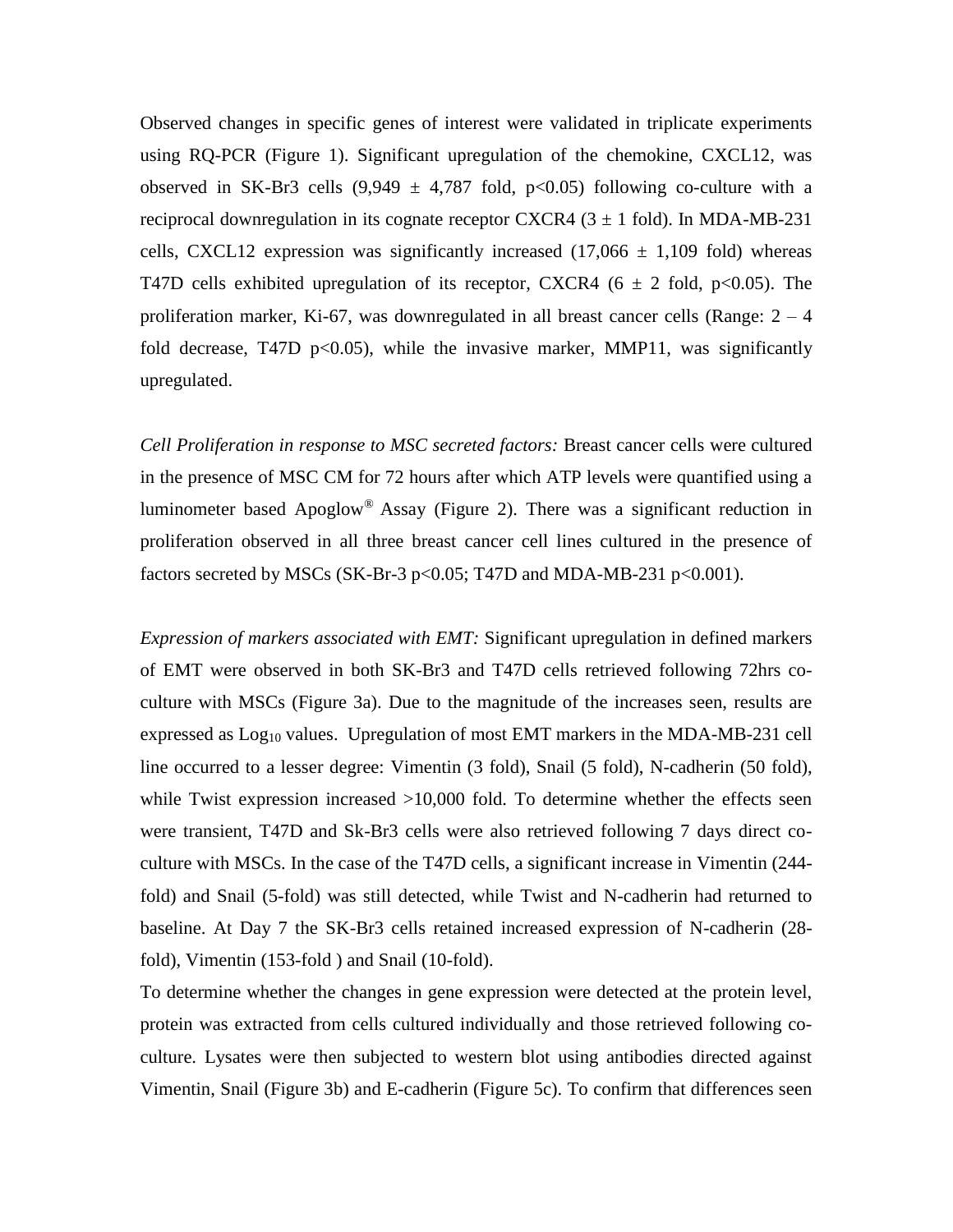were not as a result of variation in protein sample, β-actin was also targeted and found to be at similar levels in all samples. Increased expression of Vimentin and Snail protein was detected in both Sk-Br3 and T47D protein lysates harvested from cells retrieved following direct co-culture with MSCs (Figure 3b).

Overall the greatest increase in all EMT markers examined was seen in Sk-Br3 cells. To determine whether this was an MSC specific effect, SK-Br3 cells were cultured directly on a confluent monolayer of normal fibroblasts (WI-38 cells). No significant change in expression of genes associated with EMT was observed following co-culture with WI-38 cells. Mesenchymal markers N-cadherin and Vimentin were downregulated 1.5 and 2.1 fold respectively, with expression of the transcription factors Twist and Snail both decreased by 1.5 and 1.4 fold respectively (results not shown).

*Expression of EMT markers following indirect co-culture:* To determine whether results observed were due to cell contact mediated effects, breast cancer cells were exposed to MSC conditioned medium and changes in expression of the same EMT markers were analysed (Figure 4). In T47D and SK-Br3 cells, a small increase in expression of Twist and Snail was observed (range  $1 - 2$  fold and  $4 - 7$  fold respectively). A greater upregulation was seen in N-cadherin (range  $9 - 32$  fold) with the most marked increase observed in vimentin expression (range 158 - 276 fold). Although the changes in expression were significant  $(p<0.05)$  for Snail, Twist and Vimentin, the increase was considerably lower than that seen in the same cells following direct co-culture with MSCs (Figure 3). When the length of exposure to MSC secreted factors was increased to 7 days, levels of target expression had returned to baseline (<2-fold change in gene expression compared to cells cultured in standard medium). No change in expression of EMT markers was observed in MDA-MB-231 cells following indirect co-culture (results not shown).

*Immunohistochemistry:* Breast cancer cells and MSCs cultured individually and in coculture were stained with cell type specific antibodies to distinguish populations and analyse changes in morphology and growth pattern. Changes in E-cadherin protein expression were also examined. E-cadherin has strong membrane targeted expression in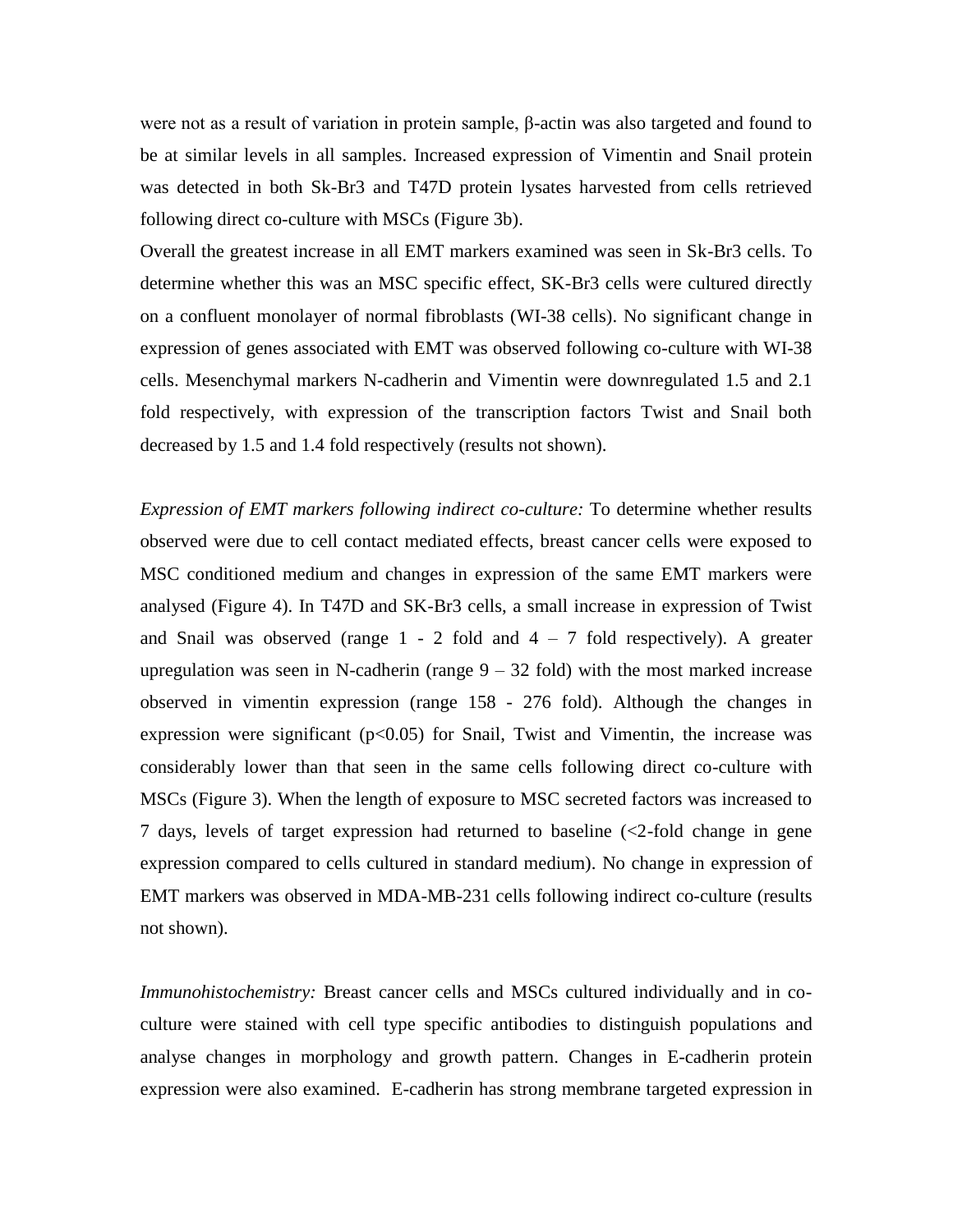T47D cells (Figure 5a), while MSCs have no detectable expression. When T47D cells were cultured on a monolayer of MSCs a marked decrease was observed in the intensity of E-cadherin staining (Figure 5b). E-cadherin expression was particularly reduced at junctions where T47D cells were in direct contact with the MSCs (indicated by arrows) compared with cells located within a cluster of breast cancer cells. This change in Ecadherin protein expression was confirmed by western blot of T47D protein lysates harvested from cells cultured individually, and those retrieved following co-culture (Figure 5c).

*Dual Staining***:** Breast cancer cells (MDA-MB-231) cultured alone stained positive for the epithelial specific cytokeratin, MNF116 (red), with nuclei counterstained with haematoxylin (blue), and grew in a typical random asymmetric pattern (Figure 5d). Stromal cells (MSCs) staining positive for CD90 grew in a symmetrical pattern with a typical parallel alignment of spindle shaped cells when cultured alone. When cultured on a monolayer of MSCs, MDA-MB-231 cells altered their growth pattern from the random cellular distribution observed to align in parallel with adjacent MSCs (Figure 5e) reflecting a change in cellular polarity.

*Confocal Fluorescent Microscopy:* PKH26 labelled (red) T47D cells when cultured alone were seen to grow in a typical clustered growth pattern, with the Alexafluor labelled cell cytoskeleton (green) seen to be non-branching and closely adherent to the nuclei (Figure 5f). These same cells, when co-cultured directly on a monolayer of MSCs, appeared to lose cellular adhesion leading to a more dispersed single cell distribution. Furthermore, the breast cancer cell cytoskeleton was more branching and elongated (indicated by arrows), and appeared to polarize in the direction of adjacent Mesenchymal Stem cells (Figure 5g).

### **Discussion**

Mesenchymal Stem Cells have been reported to interact with breast cancer cells that have metastasised to bone marrow [25] as well as being actively recruited to the primary tumour stromal interface [15]. This tumour homing quality has prompted investigators to assess MSCs as possible delivery vectors for anti-cancer therapies [13]. To realise their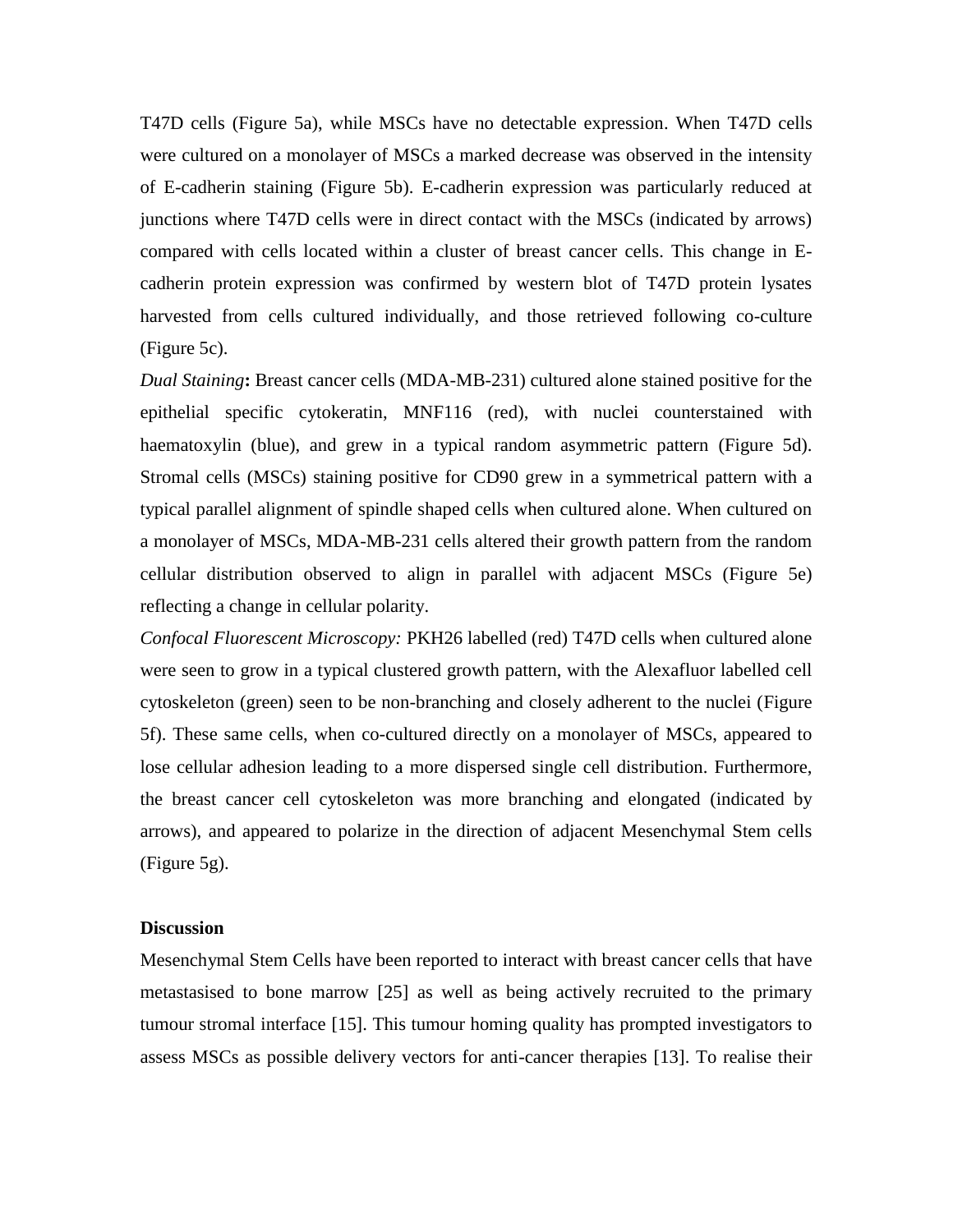therapeutic potential, interactions between MSCs and breast cancer cells must be fully elucidated.

Studies have previously analysed breast cancer cells and MSCs in direct co-culture noting specific morphological and phenotypical alterations in the breast cancer cells [7-9, 14]. However isolation of the cells following co-culture and analysis of changes in gene expression has not previously been assessed. Immunomagnetic selection targeting antigens such as EpCAM is used to capture circulating tumor cells or enrich tumor cells from mixed cell samples. The immunomagnetic enrichment technique itself has previously been shown to have no significant effect on the gene expression profile of breast cancer cells [24].

Reports from this laboratory and others have shown a significant increase in migration of breast cancer cells in response to factors secreted by MSCs [25, 26], and this was reflected by increased expression of migratory genes seen here including MMP11 and CXCL12 [27]. Oncogenes and proto-oncogenes were upregulated both in a cell specific manner and, in the case of FOS and JUN, across all breast cancer cells retrieved following co-culture with MSCs. FOS and JUN are both major components of the activator protein-1 (AP-1) transcription factor complex which has been shown to positively regulate cellular motility and migration [28].

CAV-1 is now considered a marker of poor prognosis with up-regulation correlated to increased cellular dissemination and cell survival [29]. CAV-1 has been shown to mediate its anti-apoptotic properties through upregulation of IGF-1R which was also elevated in the cells following co-culture with MSCs. Interestingly a universal downregulation of genes associated with proliferation (Ki-67, MYBL2, CCNE1) was observed in all breast cancer cells retrieved from co-culture. Subsequent analysis of ATP production by breast cancer cells in the presence of MSC secreted factors (indirect coculture), revealed a significant reduction in proliferation of all cancer cells. These results concur with those of Hombauer and Minguell [7] who noted no increase in proliferative activity when MCF-7 cells were grown alone or on a monolayer of MSCs.

The apparent promotion of oncogenes and genes associated with invasion and migration with an inhibition of proliferation fits a profile seen in EMT [18, 19]. In order to further investigate whether MSCs were exerting their effects through induction of EMT, a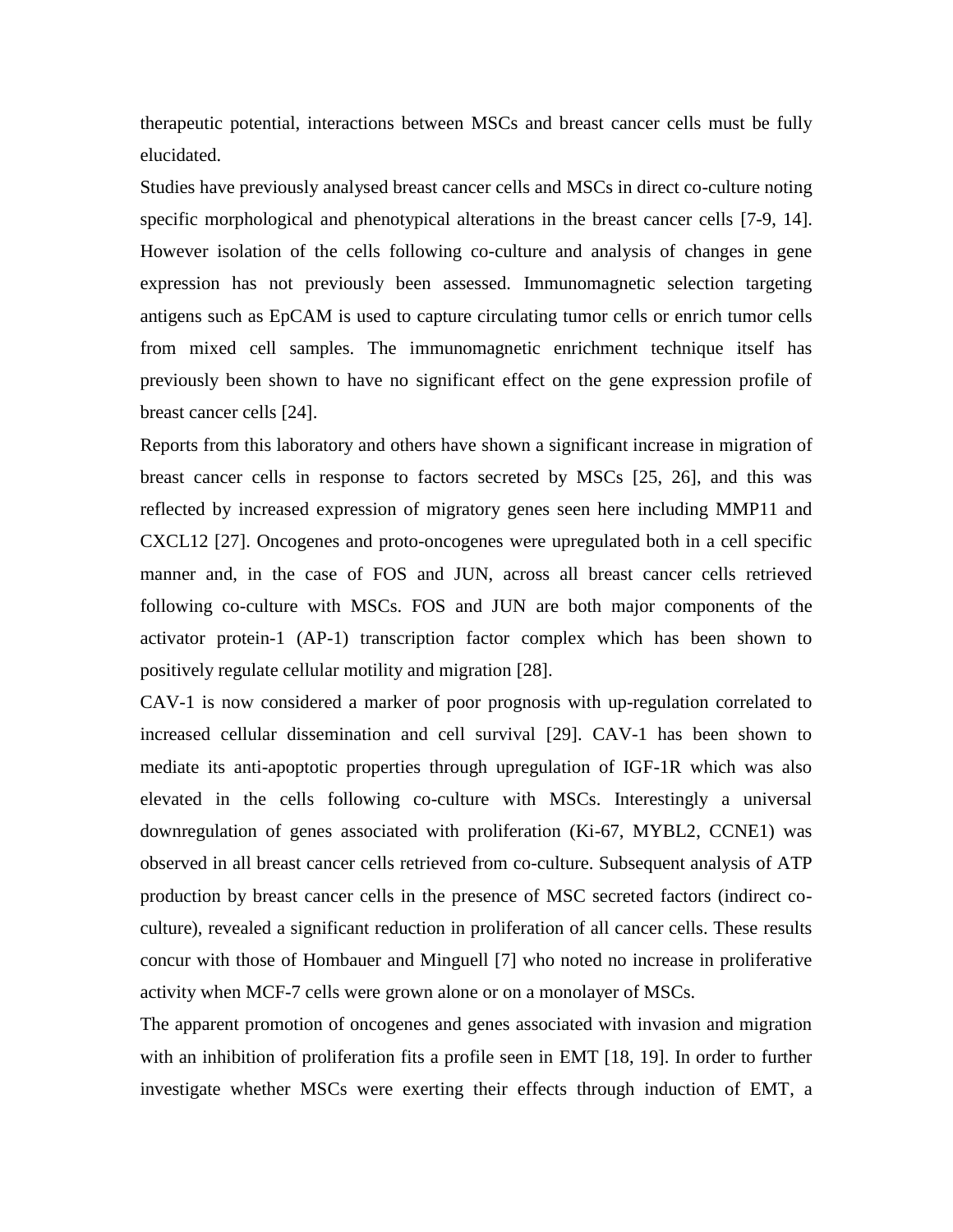number of specific genetic markers of EMT were examined in breast cancer cells following co-culture. Anti-apoptotic transcription factors, Twist and Snail, and mesenchymal protein markers, Vimentin and N-cadherin have been consistently associated with mesenchymal transition in epithelial cells [21, 30]. Vimentin upregulation is commonly observed in more invasive basal cancer subtypes and has been positively correlated with poor prognosis in breast cancer patients [31]. Interestingly, Vimentin was upregulated in both T47D and SK-Br-3 cells with no significant upregulation in the MDA-MB-231 breast cancer population. This may be due to the relatively high expression of Vimentin already present in the more invasive MDA-MB-231 cells [32]. This upregulation in Vimentin was confirmed at the protein level, and also detected following 7days of in vitro co-culture. Significant upregulation of N-cadherin, Twist and Snail was recorded across all breast cancer cells retrieved from co-culture with MSCs although to a lesser extent in the MDA-MB-231 cells. This proportional difference in EMT changes recorded between MDA-MB-231 cells and other less invasive breast cancer subtypes coincides with findings recorded by Karnoub et al [14] who noted that MDA-MB-231 cells exist in a state of "partial EMT" and that, within their study, CCL5 secreted by MSCs did not lead to advancement of this EMT phenotype.

Further analysis of array data confirmed upregulation of a number of genes associated with EMT induction including TGFBR2 [33] and ACVR1 [34], both receptors for TGFB, which is known to stimulate mesenchymal transition in epithelial cells [35]. Research suggests that upregulated expression of TGFßR2 is an absolute requirement for TGFß mediated EMT [36]. Vascular endothelial growth factor (VEGF), typically associated with angiogenesis, was also upregulated. Non-Angiogenic functions of VEGF include anti-apoptotic and pro-migratory properties [37] as well as an important role in the initiation of EMT through upregulation of Snail expression [38]. EMT appears to be at least partly dependant on VEGF signalling as studies that have blocked VEGF noted a proportional decrease in EMT [39].

To investigate whether changes seen were specific to MSCs, breast cancer cells were directly cultured with normal fibroblasts (WI-38 cells), resulting in no significant change in EMT related gene expression. This suggests the effects observed were MSC specific. To assess whether changes in gene expression were mediated solely through cell to cell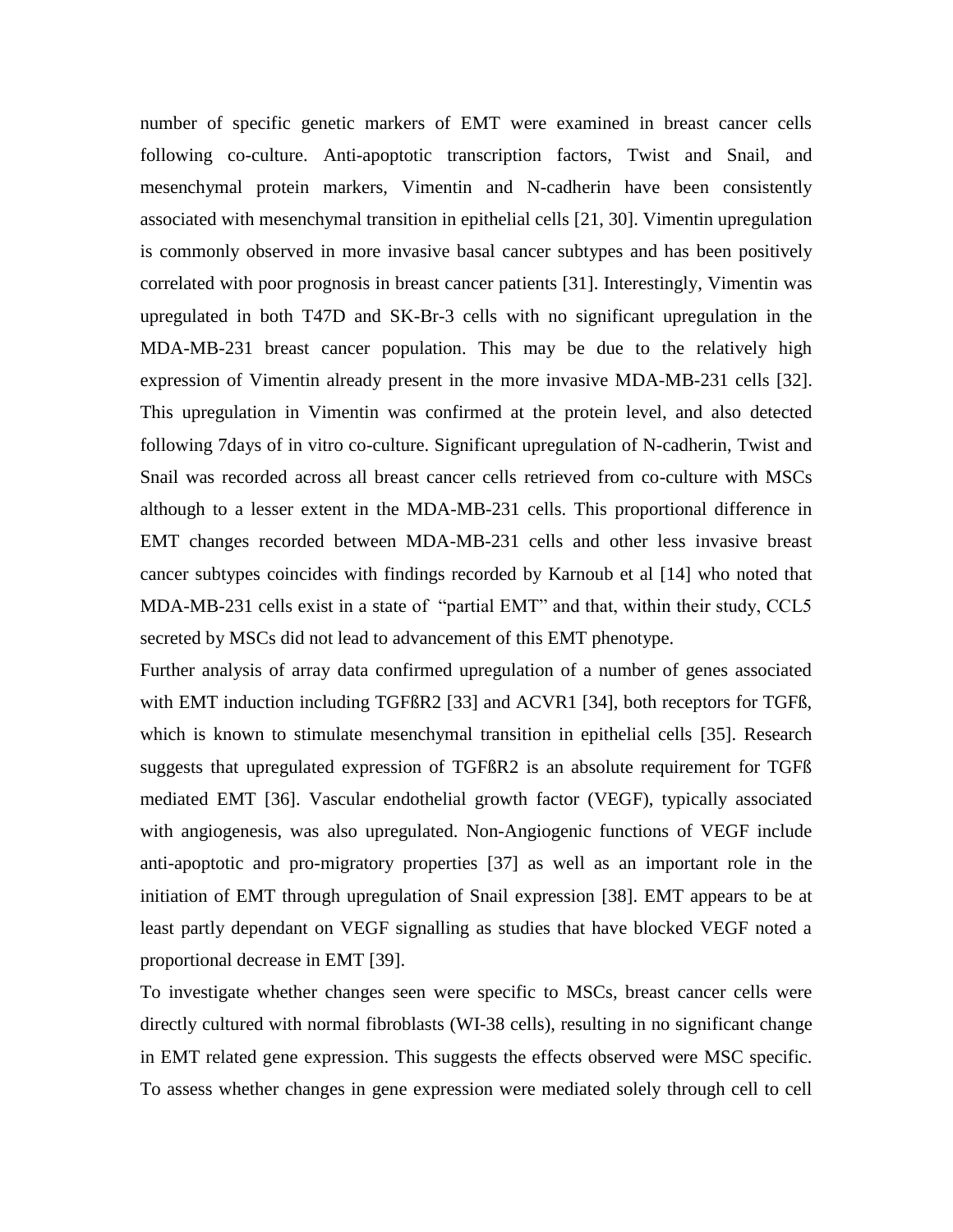contact, breast cancer cells were also cultured in MSC conditioned medium. No change in expression of EMT markers was seen in MDA-MB-231 cells exposed to MSC conditioned medium. Both T47D ad SK-Br3 cells exhibited a relatively mild upregulation in expression of Twist, Snail and N-cadherin, with the most marked increase seen in Vimentin expression. Although significant, these changes following indirect co-culture occurred to a much lesser degree than those seen in cells directly cultured with MSCs. Also, the effects were found to be transient in the indirect co-culture model used, with gene expression returning to baseline following 7 days of indirect co-culture. This may be due to cell-contact mediated inhibition of MSC proliferation, and resultant reduction in secretion of mediating factors. Overall the data suggests that changes in gene expression observed were predominantly mediated through direct cell to cell contact.

Decreased expression of the cell adhesion protein E-cadherin and the resultant cellular dissociation is another marker consistent with the process of EMT [18]. Previous studies investigating breast cancer cells directly co-cultured with MSCs have shown a significant downregulation in E-cadherin protein expression in breast cancer cells [7, 8] an observation also noted in the current study. Dual staining to distinguish between cell populations in co-culture also highlighted alterations in morphology and growth patterns of breast cancer cells. T47D cells appeared to lose adhesiveness and separate from their normal clustered growth pattern, with cells adjacent to MSCs branching and polarizing toward the mesenchymal cells. These changes coincide with the loss of apico-basal polarity seen in cells that undergo EMT [18].

Recent literature has significantly advanced our understanding of the pivotal role EMT plays in the metastatic cascade. Initially regarded with a degree of scepticism, mesenchymal transition has been observed at the primary tumour site in a cohort of 479 human breast cancer samples and a positive correlation with basal breast cancer phenotype confirmed [20]. Despite these developments the stimulus inducing EMT at the primary tumour site remains unknown. The current study suggests that MSCs that are actively recruited to tumour stromal microenvironments may act as a stimulus to induce EMT in breast cancer cells and actively increase breast cancer metastatic potential.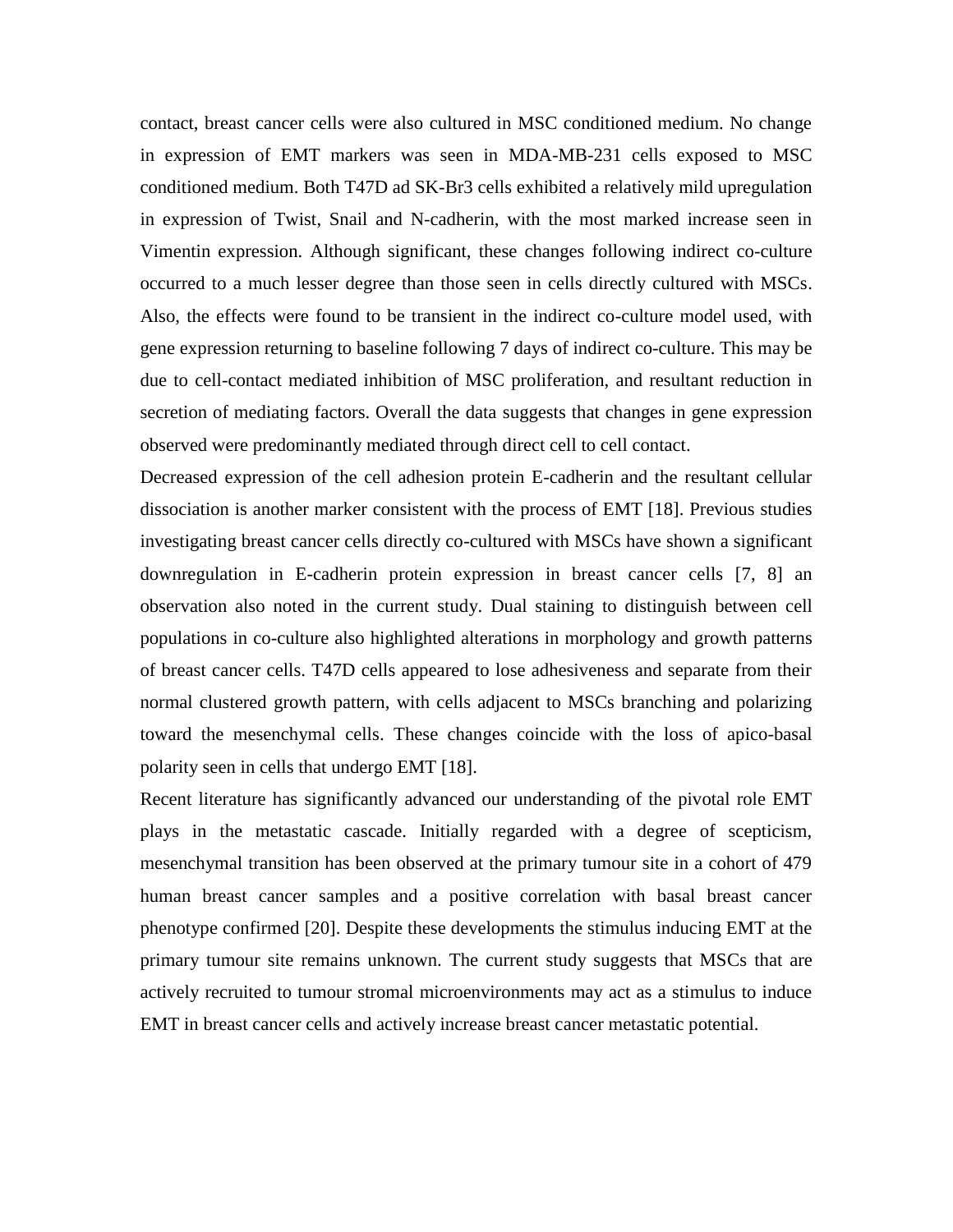**Acknowledgements:** This study was supported by funding from the National Breast Cancer Research Institute (NBCRI), a Royal College of Surgeons in Ireland (RCSI) Surgical Research Grant (F.T. Martin), a Health Research Board Project Grant (R.M. Dwyer), and a Science Foundation Ireland CSET award (J.M. Murphy, F.P. Barry and T. O'Brien).

### **References**

1. Jemal A, Siegel R, Ward E et al (2008) Cancer statistics, 2008. CA Cancer J Clin 58:71-96.

2. Coleman RE, Rubens RD (1987) The clinical course of bone metastases from breast cancer. Br J Cancer 55:61-66.

3. Espey DK, Wu XC, Swan J et al (2007) Annual report to the nation on the status of cancer, 1975-2004, featuring cancer in American Indians and Alaska Natives. Cancer 110:2119-2152.

4. Bhowmick NA, Moses HL (2005) Tumor-stroma interactions. Curr Opin Genet Dev 15:97-101.

5. Hu M, Polyak K (2008) Molecular characterisation of the tumour microenvironment in breast cancer. Eur J Cancer 44:2760-2765.

6. Pittenger MF, Mackay AM, Beck SC et al (1999) Multilineage potential of adult human mesenchymal stem cells. Science 284:143-147.

7. Hombauer H, Minguell JJ (2000) Selective interactions between epithelial tumour cells and bone marrow mesenchymal stem cells. Br J Cancer 82:1290-1296.

8. Fierro FA, Sierralta WD, Epunan MJ et al (2004) Marrow-derived mesenchymal stem cells: role in epithelial tumor cell determination. Clin Exp Metastasis 21:313-319.

9. Sasser AK, Mundy BL, Smith KM et al (2007) Human bone marrow stromal cells enhance breast cancer cell growth rates in a cell line-dependent manner when evaluated in 3D tumor environments. Cancer Lett 254:255-264.

10. Chen J, Zhang ZG, Li Y et al (2003) Intravenous administration of human bone marrow stromal cells induces angiogenesis in the ischemic boundary zone after stroke in rats. Circ Res 92:692-699.

11. Spaeth E, Klopp A, Dembinski J et al (2008) Inflammation and tumor microenvironments: defining the migratory itinerary of mesenchymal stem cells. Gene Ther 15:730-738.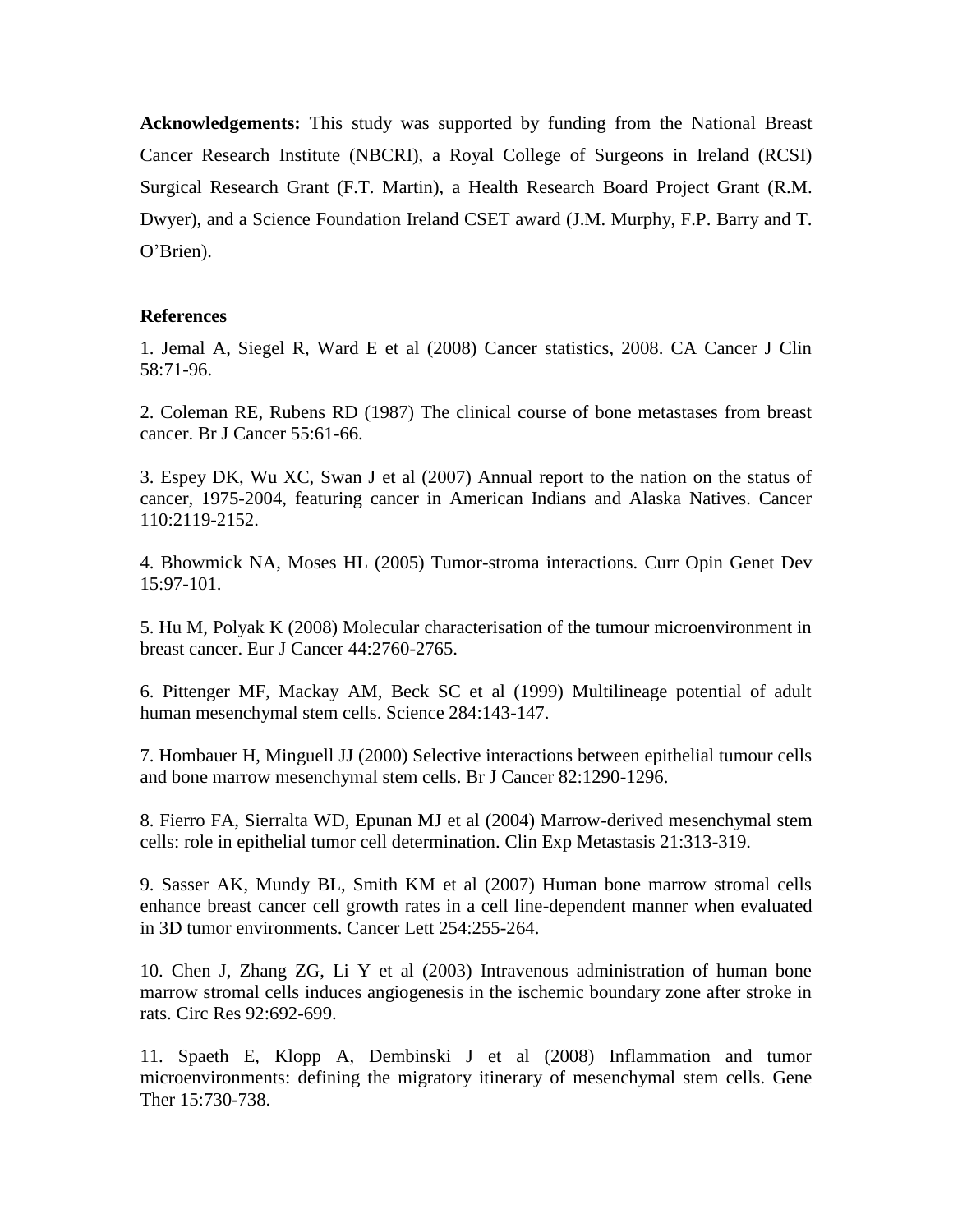12. Dvorak HF (1986) Tumors: wounds that do not heal. Similarities between tumor stroma generation and wound healing. N Engl J Med 315:1650-1659.

13. Kumar S, Chanda D, Ponnazhagan S (2008) Therapeutic potential of genetically modified mesenchymal stem cells. Gene Ther 15:711-715.

14. Karnoub AE, Dash AB, Vo AP et al (2007) Mesenchymal stem cells within tumour stroma promote breast cancer metastasis. Nature 449:557-563.

15. Dwyer RM, Potter-Beirne SM, Harrington KA et al (2007) Monocyte Chemotactic Protein-1 (MCP-1) secreted by primary breast tumors stimulates migration of Mesenchymal Stem Cells (MSCs). Clin Cancer Res 13:5020-5027.

16. Molloy AP, Martin FT, Dwyer RM et al (2009) Mesenchymal stem cell secretion of chemokines during differentiation into osteoblasts, and their potential role in mediating interactions with breast cancer cells. Int J Cancer 124:326-332.

17. Nakaya Y, Sheng G (2008) Epithelial to mesenchymal transition during gastrulation: an embryological view. Dev Growth Differ 50:755-766.

18. Thiery JP, Sleeman JP (2006) Complex networks orchestrate epithelial-mesenchymal transitions. Nat Rev Mol Cell Biol 7:131-142.

19. Brabletz T, Jung A, Spaderna S et al (2005) Opinion: migrating cancer stem cells - an integrated concept of malignant tumour progression. Nat Rev Cancer 5:744-749.

20. Sarrio D, Rodriguez-Pinilla SM, Hardisson D et al (2008) Epithelial-mesenchymal transition in breast cancer relates to the basal-like phenotype. Cancer Res 68:989-997.

21. Mani SA, Guo W, Liao MJ et al (2008) The epithelial-mesenchymal transition generates cells with properties of stem cells. Cell 133:704-715.

22. Barry FP, Murphy JM (2004) Mesenchymal stem cells: clinical applications and biological characterization. International Journal of Biochemistry & Cell Biology 36:568- 584.

23. Livak KJ, Schmittgen TD (2001) Analysis of relative gene expression data using realtime quantitative PCR and the 2(-Delta Delta C(T)) Method. Methods 25:402-408.

24. Woelfle U, Breit E, Pantel K (2005) Influence of immunomagnetic enrichment on gene expression of tumor cells. J Transl Med 3:12.

25. Corcoran KE, Trzaska KA, Fernandes H et al (2008) Mesenchymal stem cells in early entry of breast cancer into bone marrow. PLoS ONE 3:e2563.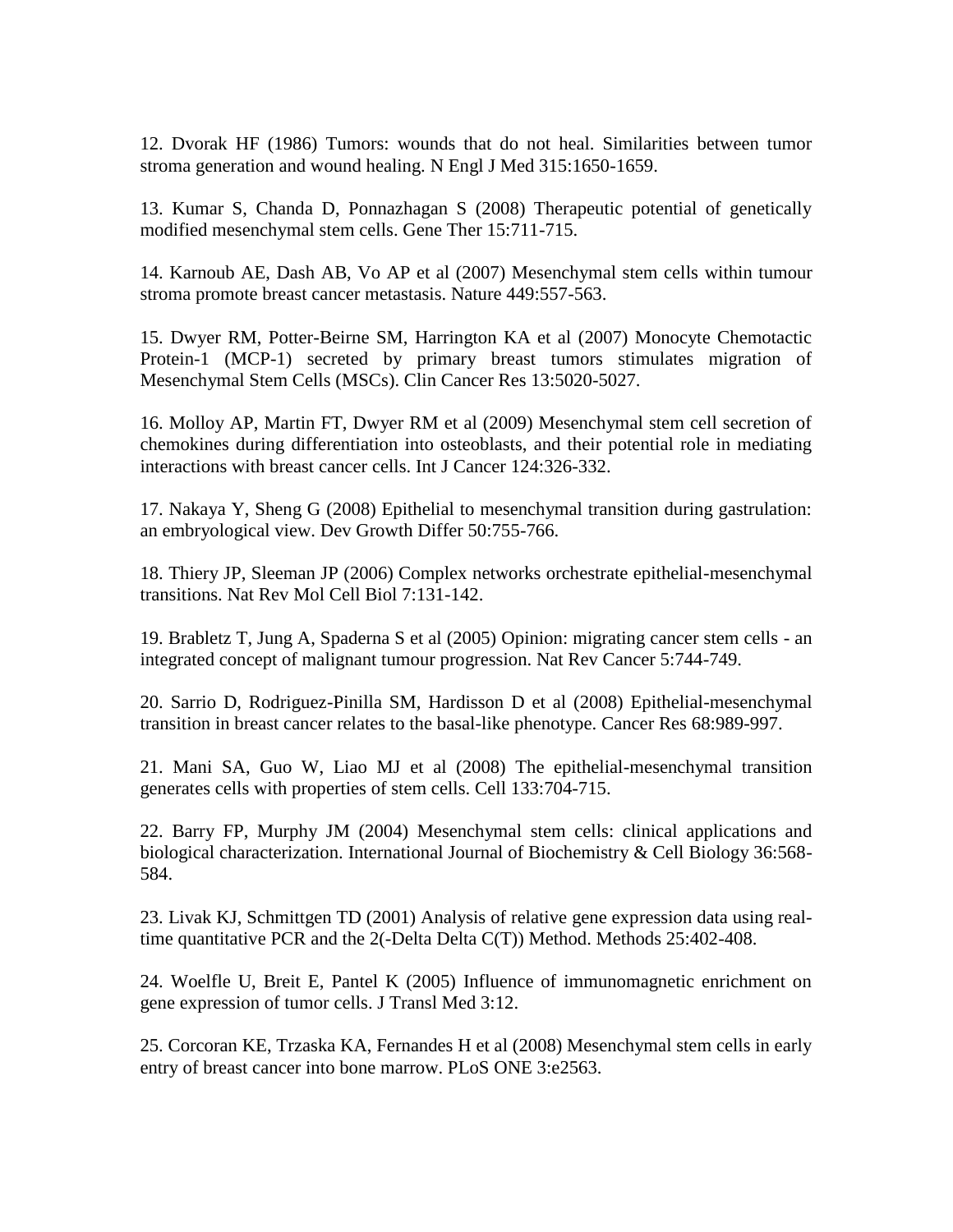26. Molloy AP, Martin FT, Dwyer RM et al (2008) Mesenchymal stem cell secretion of chemokines during differentiation into osteoblasts, and their potential role in mediating interactions with breast cancer cells. Int J Cancer.

27. Gelmini S, Mangoni M, Serio M et al (2008) The critical role of SDF-1/CXCR4 axis in cancer and cancer stem cells metastasis. J Endocrinol Invest 31:809-819.

28. Eferl R, Wagner EF (2003) AP-1: a double-edged sword in tumorigenesis. Nat Rev Cancer 3:859-868.

29. Pinilla SM, Honrado E, Hardisson D et al (2006) Caveolin-1 expression is associated with a basal-like phenotype in sporadic and hereditary breast cancer. Breast Cancer Res Treat 99:85-90.

30. De Wever O, Pauwels P, De Craene B et al (2008) Molecular and pathological signatures of epithelial-mesenchymal transitions at the cancer invasion front. Histochem Cell Biol 130:481-494.

31. Thomas PA, Kirschmann DA, Cerhan JR et al (1999) Association between keratin and vimentin expression, malignant phenotype, and survival in postmenopausal breast cancer patients. Clin Cancer Res 5:2698-2703.

32. McInroy L, Maatta A (2007) Down-regulation of vimentin expression inhibits carcinoma cell migration and adhesion. Biochem Biophys Res Commun 360:109-114.

33. Galliher AJ, Schiemann WP (2006) Beta3 integrin and Src facilitate transforming growth factor-beta mediated induction of epithelial-mesenchymal transition in mammary epithelial cells. Breast Cancer Res 8:R42.

34. Mercado-Pimentel ME, Runyan RB (2007) Multiple transforming growth factor-beta isoforms and receptors function during epithelial-mesenchymal cell transformation in the embryonic heart. Cells Tissues Organs 185:146-156.

35. Derynck R, Akhurst RJ, Balmain A (2001) TGF-beta signaling in tumor suppression and cancer progression. Nat Genet 29:117-129.

36. Han G, Lu SL, Li AG et al (2005) Distinct mechanisms of TGF-beta1-mediated epithelial-to-mesenchymal transition and metastasis during skin carcinogenesis. J Clin Invest 115:1714-1723.

37. Mercurio AM, Lipscomb EA, Bachelder RE (2005) Non-angiogenic functions of VEGF in breast cancer. J Mammary Gland Biol Neoplasia 10:283-290.

38. Wanami LS, Chen HY, Peiro S et al (2008) Vascular endothelial growth factor-A stimulates Snail expression in breast tumor cells: implications for tumor progression. Exp Cell Res 314:2448-2453.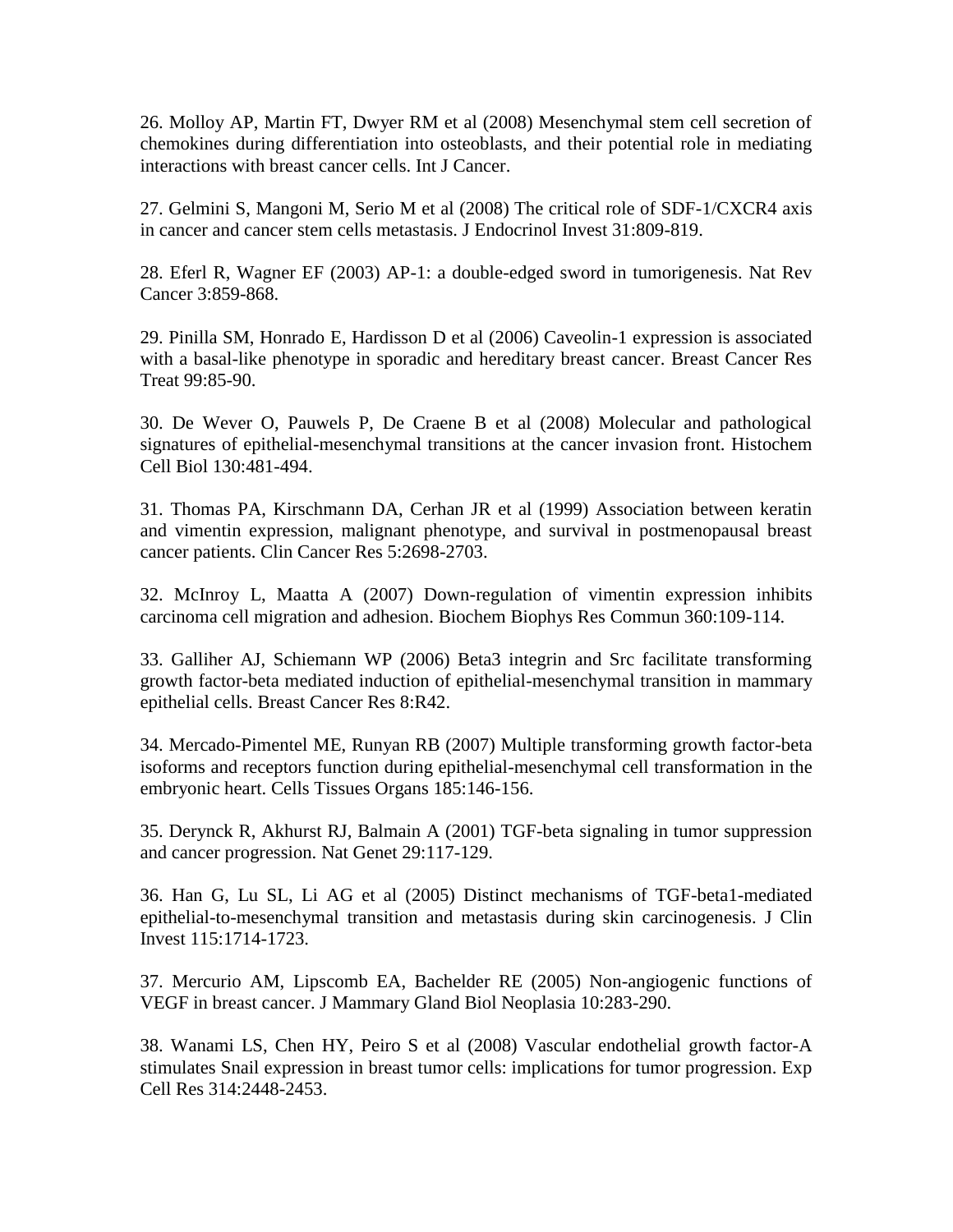39. Enciso JM, Gratzinger D, Camenisch TD et al (2003) Elevated glucose inhibits VEGF-A-mediated endocardial cushion formation: modulation by PECAM-1 and MMP-2. J Cell Biol 160:605-615.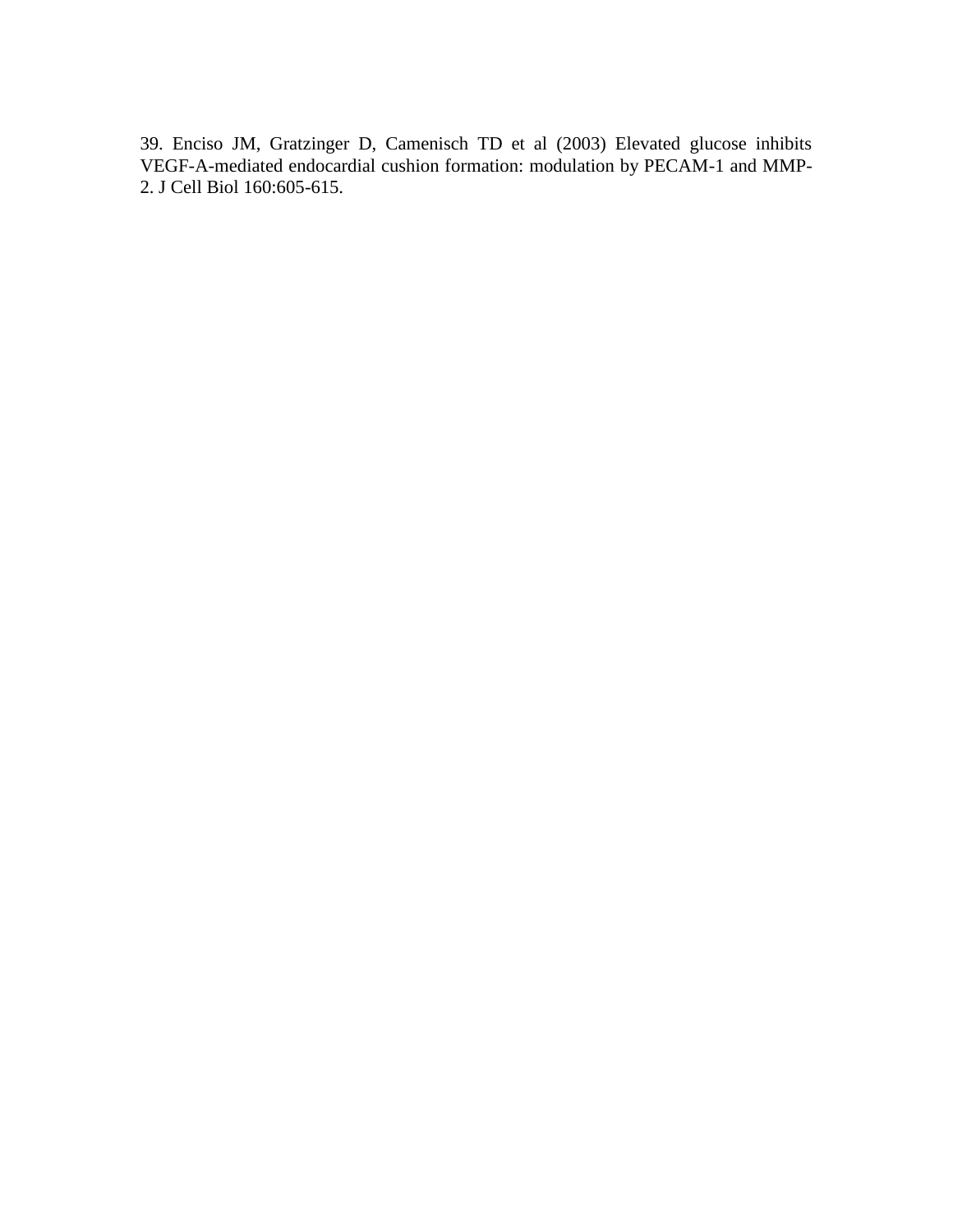| <b>Gene Function</b>           | Gene<br>Symbol     | <b>Gene Name</b>                                              | <b>Fold Change</b> |             |                       |
|--------------------------------|--------------------|---------------------------------------------------------------|--------------------|-------------|-----------------------|
|                                |                    |                                                               | Sk-Br3             | <b>T47D</b> | <b>MDA-MB-</b><br>231 |
| Oncogene & proto-<br>oncogenes | NCOA4              | Nuclear receptor co-activator 4                               | 3.7                | 3.7         | N/A                   |
|                                | <b>FOS</b>         | Osteosarcoma oncogene                                         | 6.1                | 38.9        | 5.5                   |
|                                | MUC <sub>1</sub>   | Mucin 1                                                       | 6.1                | 1.6         | N/A                   |
|                                | <b>FYN</b>         | FYN oncogene                                                  | 11                 | 17.6        | 1.9                   |
|                                | <b>JUN</b>         | JUN oncogene                                                  | 3.2                | 3.4         | 2.7                   |
|                                | <b>MET</b>         | MET proto-oncogene                                            | 3.3                | 15.4        | N/A                   |
|                                | EPHA <sub>2</sub>  | Ephrin receptor A2                                            | 2.3                | 5.5         | 1.5                   |
|                                |                    |                                                               |                    |             |                       |
| Macrophage marker              | CD68*              | CD68 macrophage antigen/microsialin                           | 8.1                | 35          | 3.7                   |
|                                |                    |                                                               |                    |             |                       |
| Angiogenesis                   | <b>VEGF</b>        | Vascular endothelial growth factor A                          | 7.3                | 12          | N/A                   |
|                                |                    |                                                               |                    |             |                       |
| Anti-apoptosis                 | IGF1R              | Insulin-like growth factor 1 receptor                         | 3.5                | 1.2         | $\mathbf{2}$          |
|                                | BCL <sub>2</sub> * | B-cell CLL/lymphoma 2                                         | 9.4                | 6.3         | N/A                   |
|                                | $CAV-1*$           | Caveolin 1                                                    | 8.5                | 3994        | 1.2                   |
|                                |                    |                                                               |                    |             |                       |
| <b>EMT</b> induction           | TGFBR2*            | Transforming growth factor-beta receptor type II              | 8.7                | 2142        | 1.8                   |
|                                | ACVR1*             | Activin A receptor type 1/ TGF beta superfamily receptor<br>1 | 6.7                | 3.3         | 3.3                   |
|                                |                    |                                                               |                    |             |                       |
| Proliferation                  | CCNE1              | Cyclin E1                                                     | $-2.8$             | $-2.1$      | N/A                   |
|                                | MKi67*             | Antigen identified by monoclonal antibody Ki-67               | $-3.3$             | $-4.9$      | $-2.4$                |
|                                | MYBL2              | Myeoblastosis oncogene                                        | $-5.5$             | $-4.4$      | $-2$                  |
|                                |                    |                                                               |                    |             |                       |
| Invasion &<br>Migration        | $MMP11*$           | Matrix metallopeptidase 11 (Stromelysin 3)                    | 15.2               | 2.9         | 20                    |
|                                | CXCL12*            | Stromal cell-derived factor 1                                 | 9,949              | $-1.2$      | 17,066                |

**Table 1:** Results from Low Density Array analysis of breast cancer cells retrieved following co-culture with MSCs. Results presented show genes where at least one cell line had ≥ 2.5 fold increase or decrease in expression following co-culture with MSCs. \*Genes which were then validated in triplicate experiments by RQ-PCR.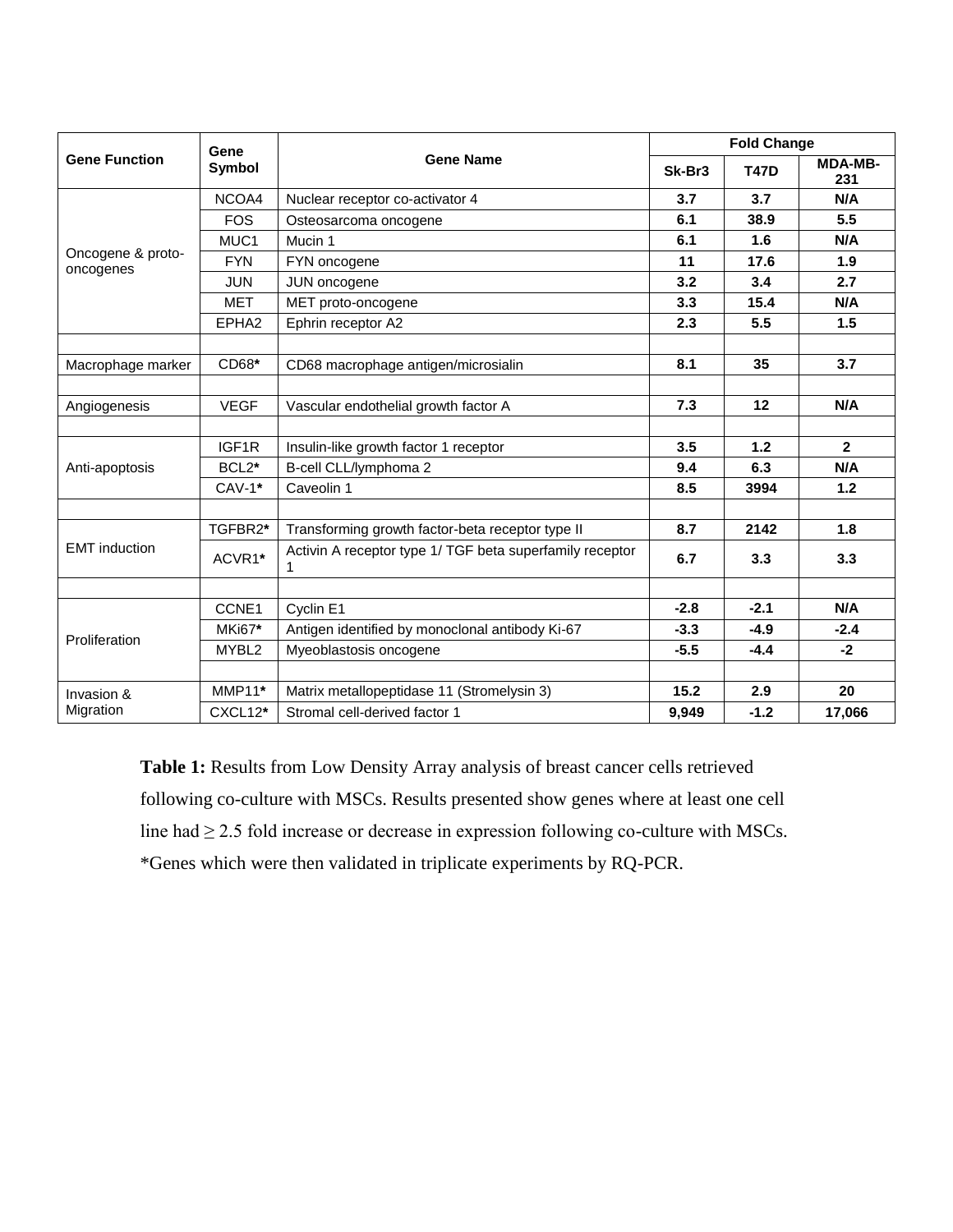

Figure 1: Change in breast cancer cell gene expression following co-culture with MSCs. Results presented as Mean  $\pm$  SEM Log<sub>10</sub> Relative Quantity in triplicate experiments. The baseline represents the level of expression in breast cancer cell lines cultured individually. \*denotes p<0.05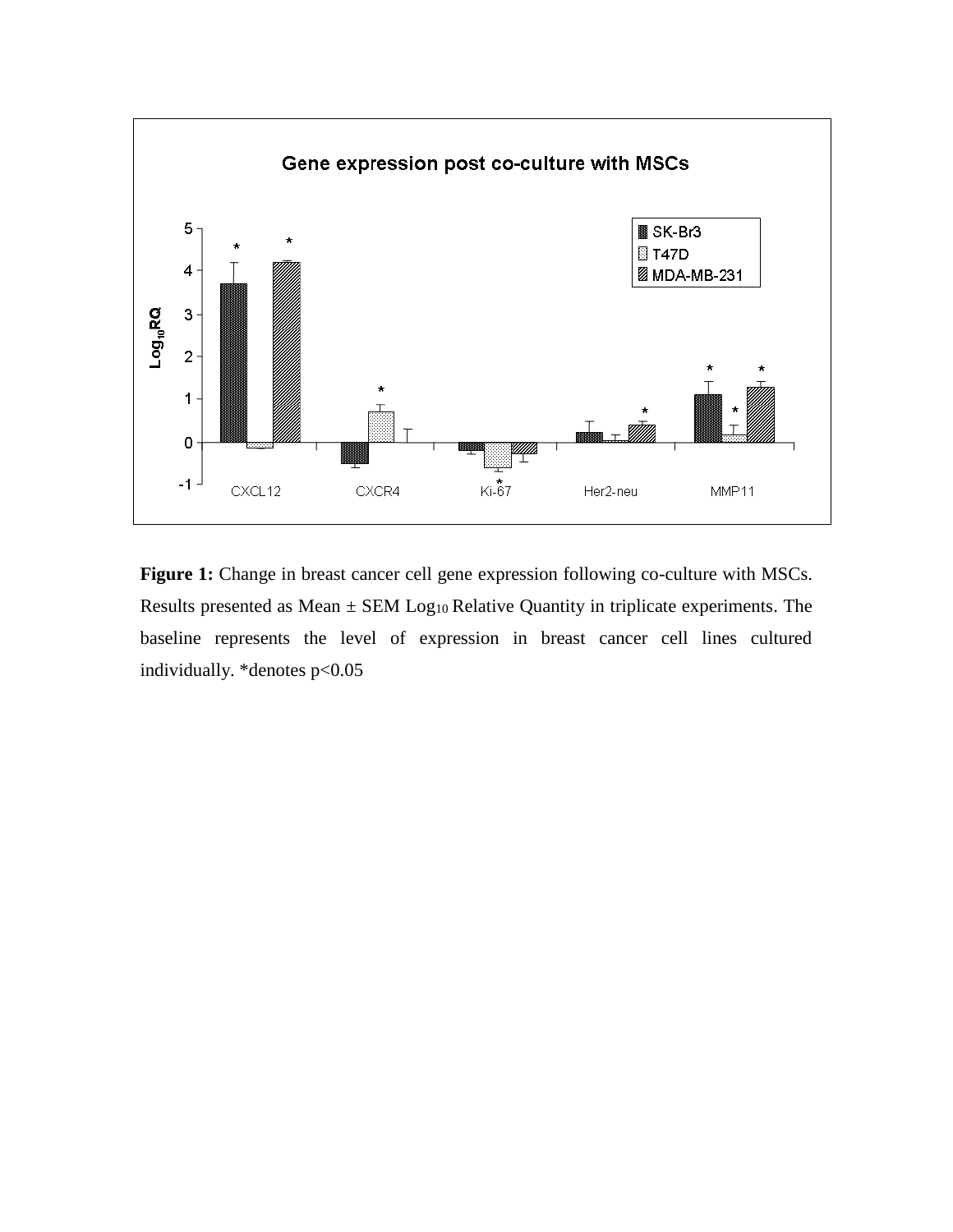

**Figure 2:** Changes in proliferation of breast cancer cells exposed to factors secreted by MSCs for 72hrs. Cell proliferation was measured using an Apoglow® assay in T47D, SK-Br3 & MDA-MB-231 cells cultured alone and in MSC conditioned media. Results presented represent mean of triplicate experiments  $\pm$  SEM. RLU = Relative Light Units detected on luminometer. \* p<0.05 \*\*p<0.001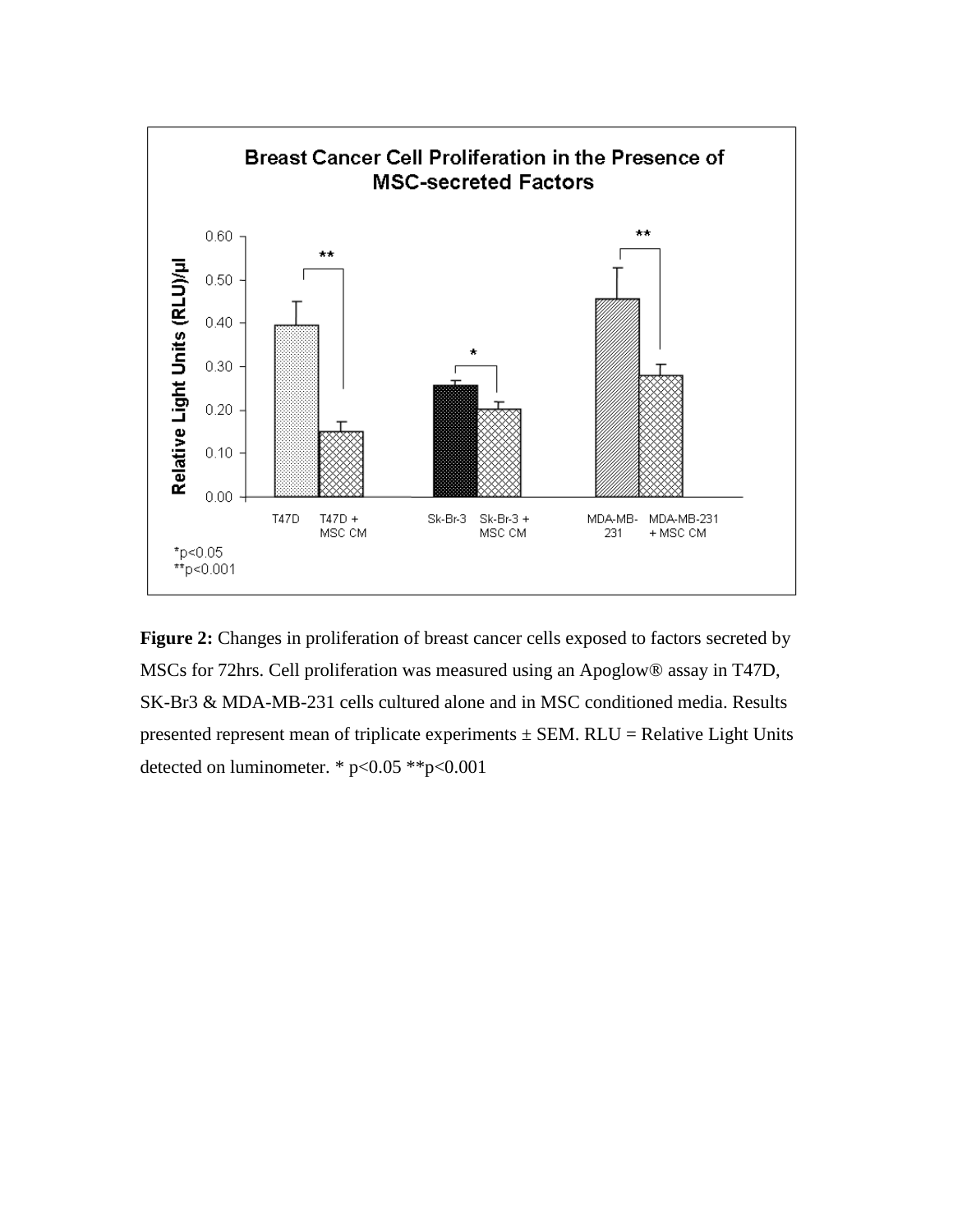

**Figure 3:** (A) Changes in breast cancer cell expression of specific EMT genes following co-culture with MSCs. The baseline represents the level of expression in breast cancer cell lines cultured individually. Results presented represent mean of triplicate experiments  $\pm$  SEM. \* denotes p<0.05 (B) Protein analysis: Western blot of Sk-Br3 and T47D cells alone and following direct co-culture with MSCs, targeting Vimentin and Snail. β-actin was used to confirm uniform sample loading.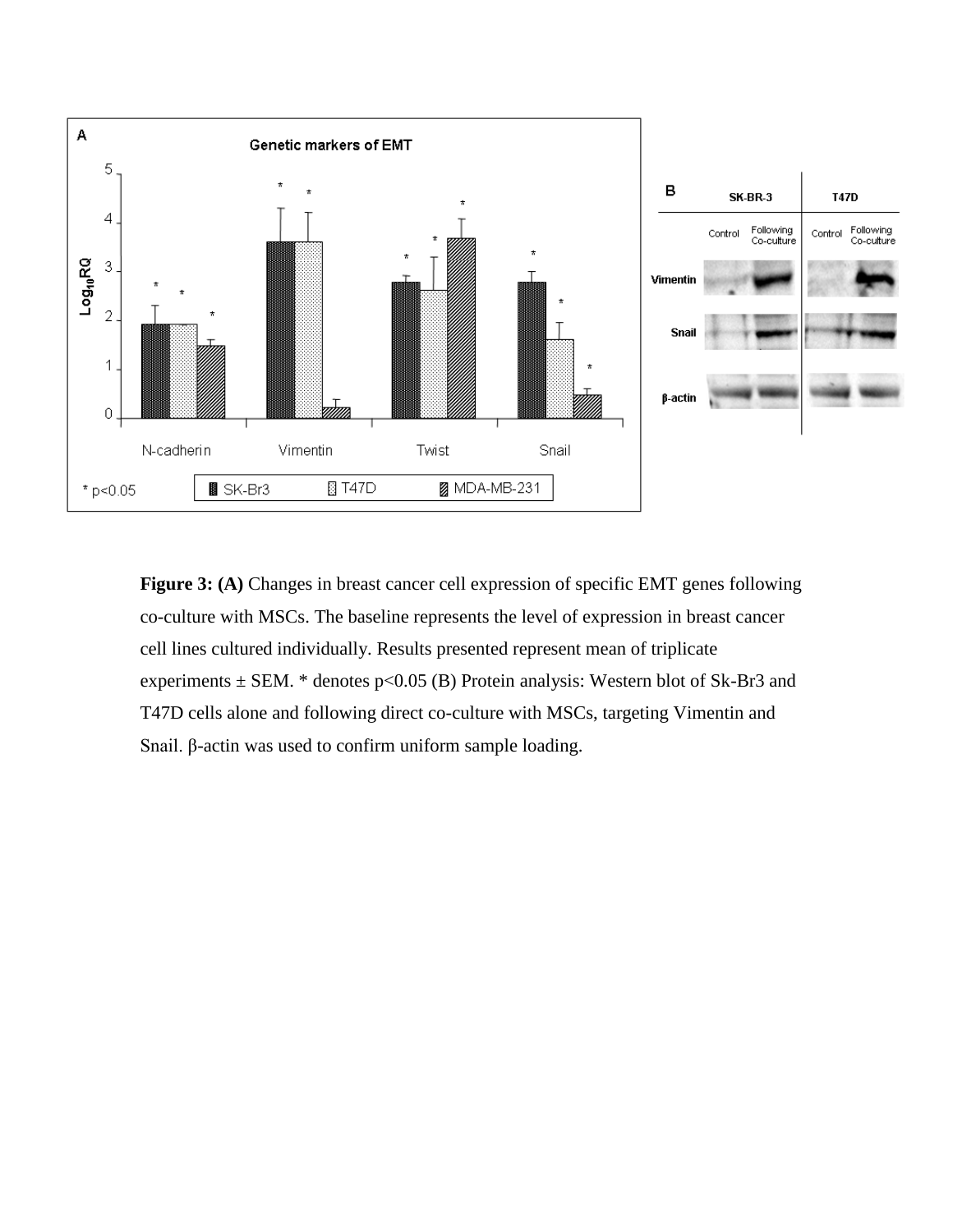

**Figure 4:** Changes in expression of EMT genes in breast cancer cells following culture in MSC conditioned medium (Indirect co-culture). The baseline represents the level of expression in breast cancer cell lines cultured in the same medium that had not been exposed to MSCs. Results presented represent mean of triplicate experiments  $\pm$  SEM. No change in expression of EMT markers was observed in MDA-MB-231 cells following indirect co-culture (results not shown).